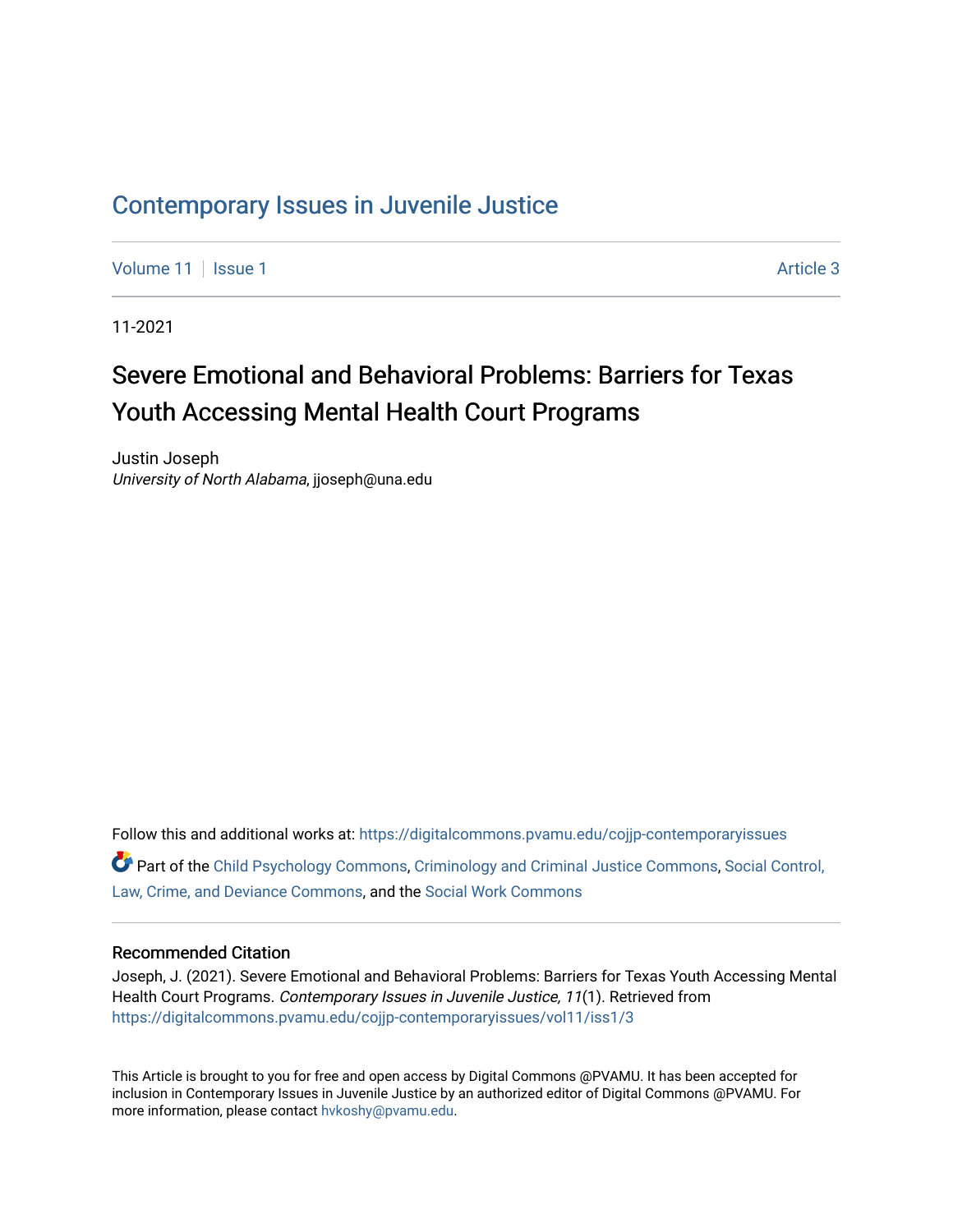### **Contemporary Issues in Juvenile Justice**

Volume 11, No. 1

November 2021

## **Severe Emotional and Behavioral Problems: Barriers for Texas Youth Accessing Mental Health Court Programs**

**Justin Joseph, Ph.D. Assistant Professor, Criminal Justice Politics, Justice, Law, & Philosophy University of North Alabama jjoseph@una.edu**

Recommended Citation

Joseph, J. (2021). "Severe Emotional and Behavioral Problems: Barriers for Texas Youth Accessing Mental Health Court Programs, Vol. 11(1), pp. 23-45.

Available at: The *Contemporary Issues in Juvenile Justice* journal is brought to you free and open access by the Texas Juvenile Crime Prevention Center at Digital Commons@ [Digital](https://digitalcommons.pvamu.edu/)  [Commons @PVAMU | Prairie View A&M University Research](https://digitalcommons.pvamu.edu/)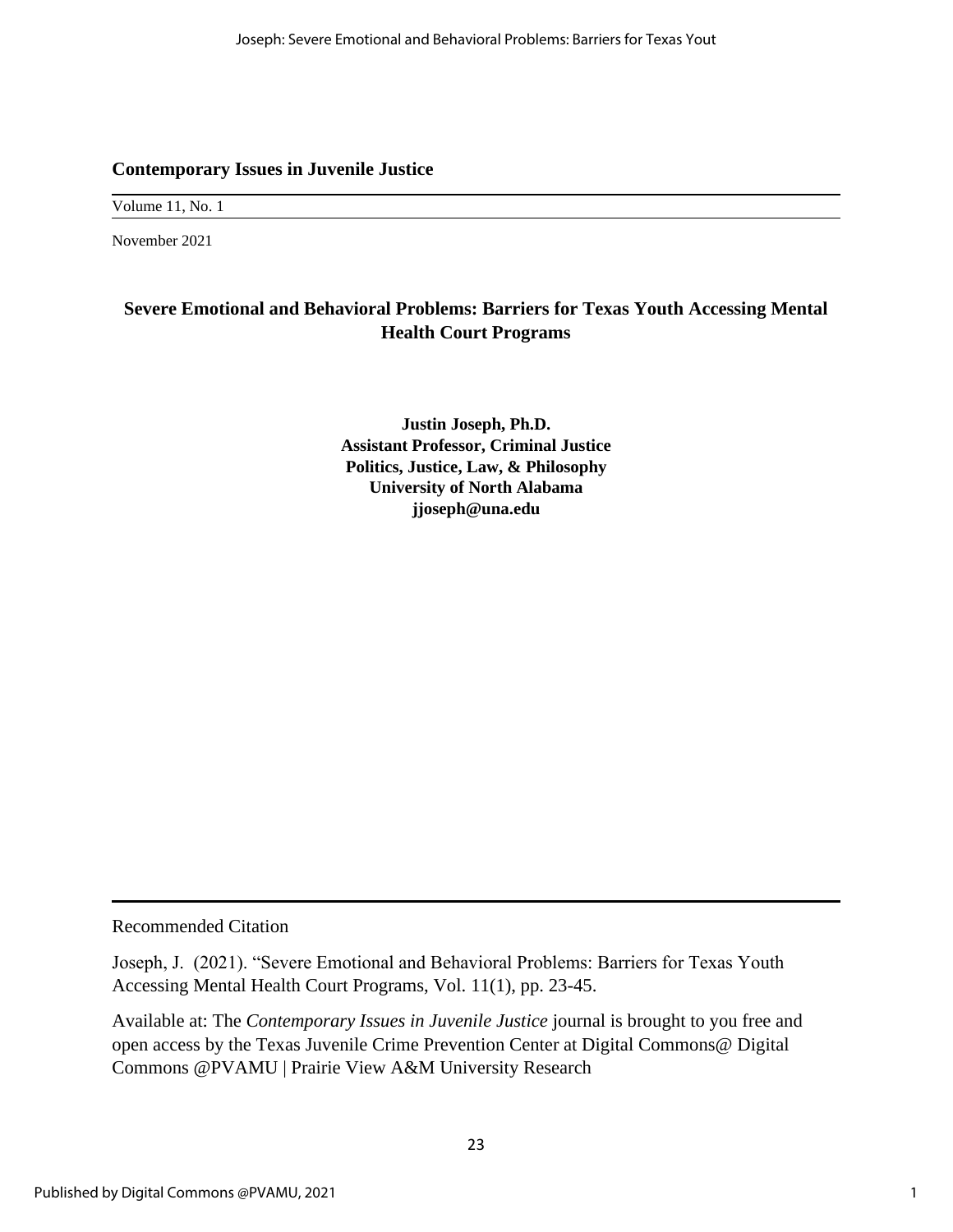## **Severe Emotional and Behavioral Problems: Barriers for Texas Youth Accessing Mental Health Court Programs Keywords: Conduct Disorder, Juveniles, Mental Health, Courts**

#### **Abstract**

Conduct disorder is a constellation of continuous emotional and behavioral problems observed in children and adolescents, which may involve violent and non-violent antisocial behaviors. The symptomology of this psychological disorder includes: disregarding rules without clear reason, cruel or aggressive behavior toward people or animals (e.g., bullying, fighting, using dangerous weapons, forcing sexual activity, and stealing), skipping school, excessive substance use, pathological lying, manipulation, running away, and vandalism (American Psychiatric Association (APA), 2013). Texas Juvenile Mental Health Courts are designed to reduce the number of detained youth, divert at-risk children, maintain community safety, and utilize multidisciplinary approaches to treat conduct disordered youth. However, Texas Juvenile Mental Health Courts deny juveniles admission into their programs if they have a history of violent referrals, property offenses, sexual offenses, or significant gang involvement. This article questions the practice of mental health courts and how this particular practice may directly or indirectly affect youth suffering from conduct disorder. The policy recommendations are discussed after this examination.

*Keywords*: conduct disorder, mental health court, children, adolescents, Children At Risk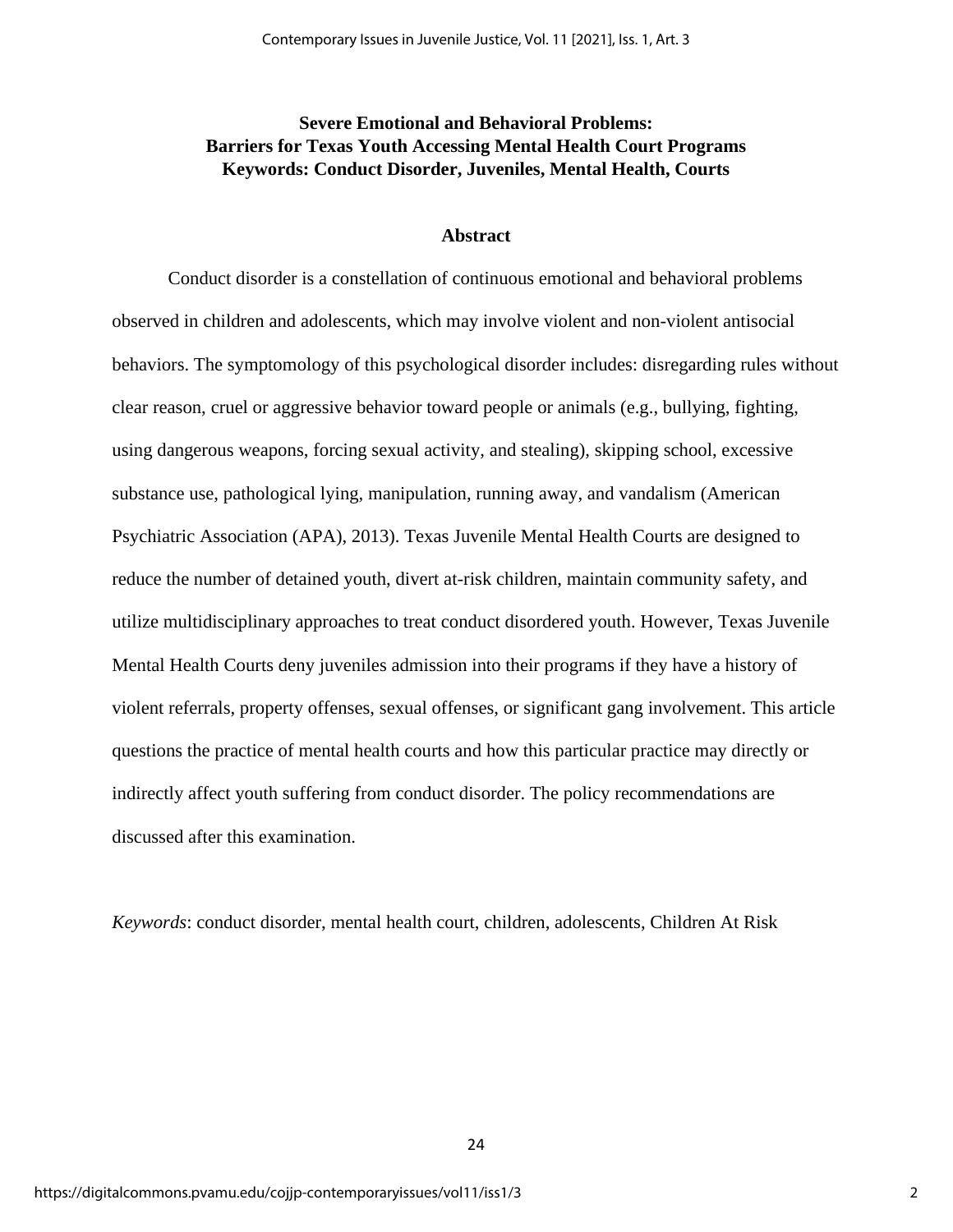#### **Introduction**

The children advocacy organization, Children at Risk (CAR, p. 81, 2012) testified that a majority of Texas mental health courts deny admission into their programs if a youth was: (a) "significantly involved in a gang, (b) charged with a property crime (robbery), (c) has a violent referral, (d) sexual offense, and (e) substance abuse issue." Several of these youth cases relate to a mental health disorder called Conduct Disorder (APA, 2013; Frick, 2009; Frick 2006; Frick, 2002; Osho et al., 2016; Skeem et al., 2011); therefore, Texas Juvenile Mental Health Courts may inadvertently ignore a youth subpopulation suffering from psychological issues. This article questions whether these referral practices inadvertently discriminate against a subset of juveniles and then provides policy recommendations.

Children at Risk (2019) reported that approximately 34% of adolescents in Harris County report psychiatric issues, and over 70% of these children only receive psychiatric services in school. For instance, in 2015 and 2014, the Substance Abuse and Mental Health Service Administration (SAMHSA) reported that 61.7- 62.5% of Texas youth diagnosed with psychological illness and substance abuse problems did not receive treatment. Furthermore, in 2016 the Meadows Mental Health Policy Institute for Texas (MMHPI) revealed there are over 500,000 adolescents with diagnosable severe emotional disturbances (SED) in Texas. Severe emotional behaviors adversely affect an individual's performance. These severe emotional and problem behaviors include but are not limited to ADHD, conduct disorder, and depression (SAMHSA, 2015, 2014; APA, 2013). Secondly, a majority of youth suffering with SED are 200% below the poverty line; therefore, they lack the resources to access the services to improve (MMHPI, 2016). Thirdly, over 150,000 adolescents cope with serious SEDs such as conduct disorder, post-traumatic stress disorder, bipolar, and depression, and approximately 30,000 youth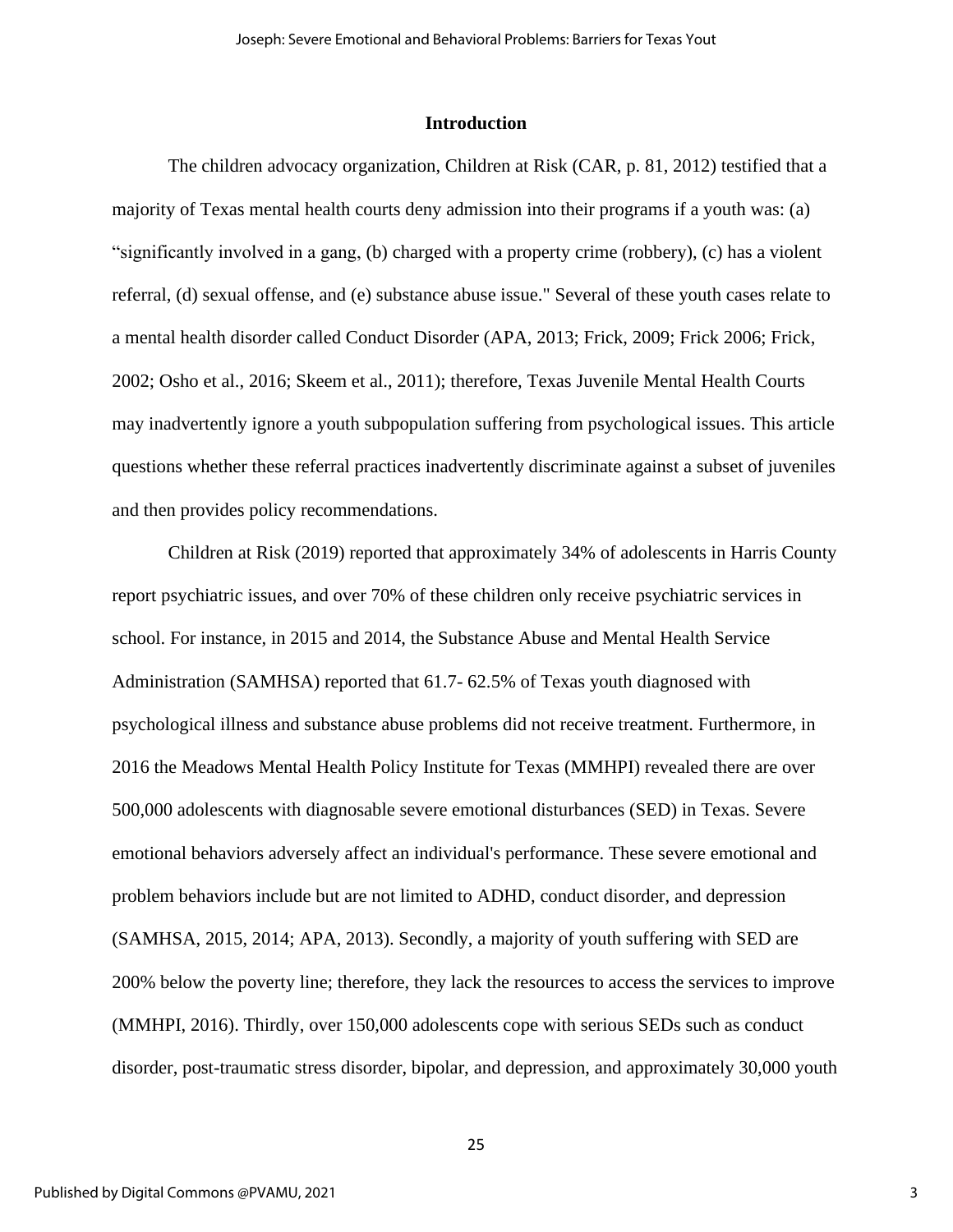with SED end up in the school to prison pipeline (MMHPI, 2016). Unfortunately, CAR (2014) reports that typically youth do not receive a diagnosis until assessed after an arrest. Therefore, mental health courts are essential to divert vulnerable youth from the justice system and into appropriate mental health treatment for their disorder (CAR, 2012; 2013; 2014).

#### **Texas Juvenile Mental Health Courts**

Juvenile Mental Health Courts (JMHC) were developed to remedy youth court issues associated with processing and ineffective monitoring. The goals for specialized courts include: (a) increasing and maintaining public safety; (b) enhancing the quality of life for participants; (c) reducing recidivism amongst juveniles; (d) and providing a cost-effective method for dealing with youth in the justice system (CAR, 2012). JMHC's provide numerous advantages for handling adolescents in the justice system. Specifically, JMHC's (a) utilize a multidisciplinary approach to develop individualized treatment plans; (b) prioritize community-based referral over residential treatment; (c) are more cost-effective than placement in the juvenile justice system; (d) reduce recidivism; (e) fosters collaboration between the juvenile justice system and mental health service providers in the community; (f) and undertake a multi-pronged approach for handling referred youth (CAR, 2012; 2014).

Juvenile Mental Health Courts employ a separate multidisciplinary docket with local mental health authorities, judicial officials, probation officers, and public defenders working in collaboration. This team manages juveniles identified with psychological issues in the justice system. JMHC's require consent from the legal guardians of selected youth and are voluntary (CAR, 2012). Through identifying the psychological needs of youth, collaborating with community psychological services, and positive reinforcement, JMHC's accomplish successful rehabilitation efforts for juveniles in the justice system (CAR, 2012). The majority of TMHC's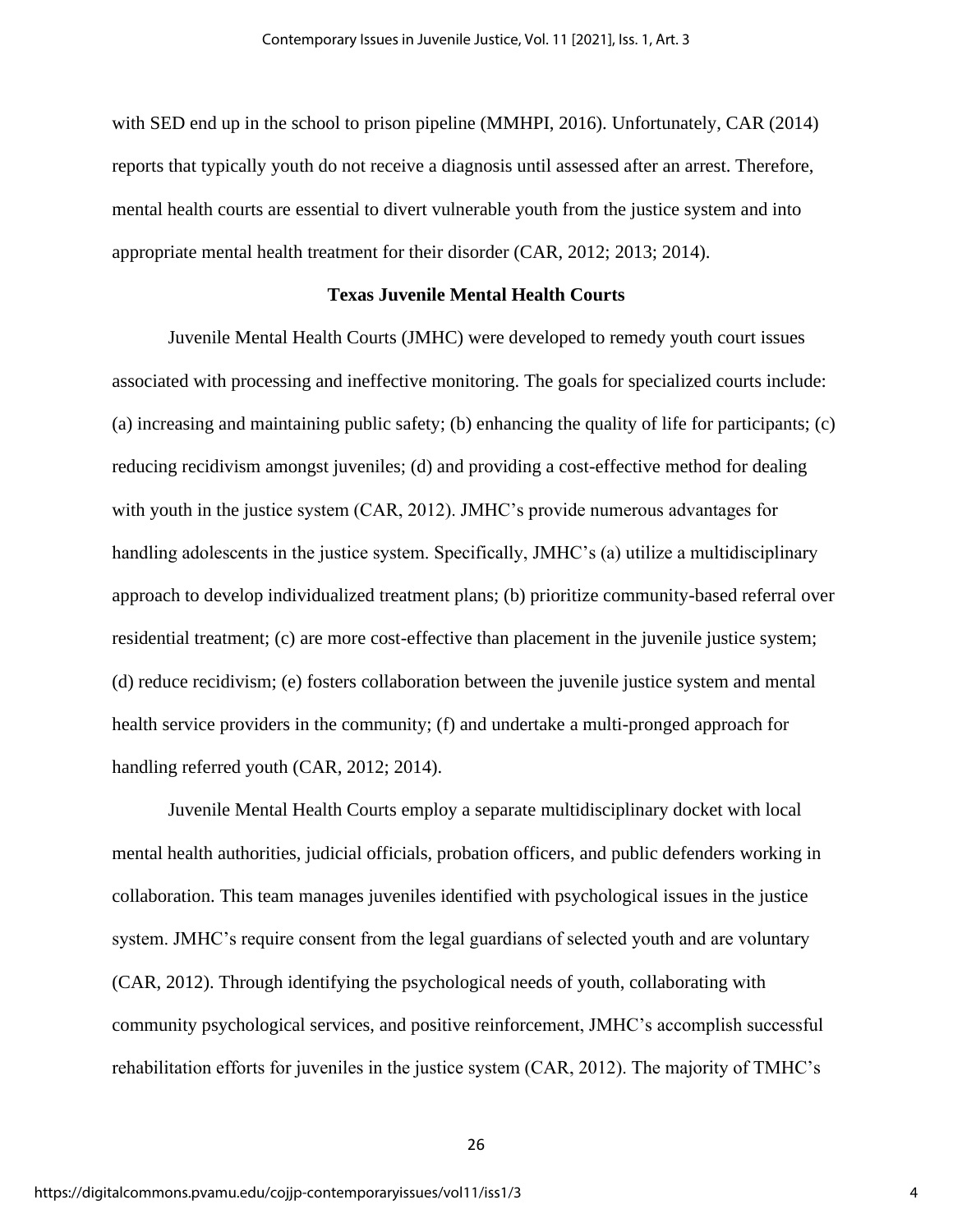concentrate on pre-adjudicated youth with charges dropped and records sealed after successful completion. Failure results in movement into the conventional juvenile justice process. Currently, the only Texas Mental Health Court that works with convicted youth is in El Paso and serves as an alternative to traditional probation (CAR, 2012).

For example, CAR (2013) described a mental health docket for Harris County JMHC, as significantly different from criminal or civil cases. The docket starts with the court psychologist interviewing the youth regarding his/her progress since the last visit. These inquiries concentrate on activities during the youth's leisure time. Youth making adequate progress may report engaging in pro-social activities throughout the community. Alternatively, struggling adolescents may report boredom and ineffective use of spare time (CAR, 2013). Parental involvement concentrates on assisting youth accomplish their goals, attending counseling sessions and courts dates, and assisting youth with their medication regimen if applicable. Finally, the judge's role reflects that of a social worker or guardian. The judge focuses on assisting adolescents with setting attainable goals, such as drafting a paper, performing household chores, and increasing community involvement. The judge makes an effort to develop rapport with the juvenile and effectively administers positive and negative reinforcement to facilitate positive behavior (CAR, 2013). This environment fosters pro-social development amongst youth while removing negative stereotypes for both parents and youth (e.g., fear of the mentally ill, incompetence of the mentally, ineffectiveness of psychiatric services, biased justice system) of the justice system without labeling the family (i.e., criminal family).

In Texas, most courts require that juveniles must be diagnosed with an Axis I (i.e., adjustment disorder, anxiety disorder, attention deficit and disruptive behavior disorders, dissociative disorders, eating disorders, impulse-control disorders, mood, affective disorders,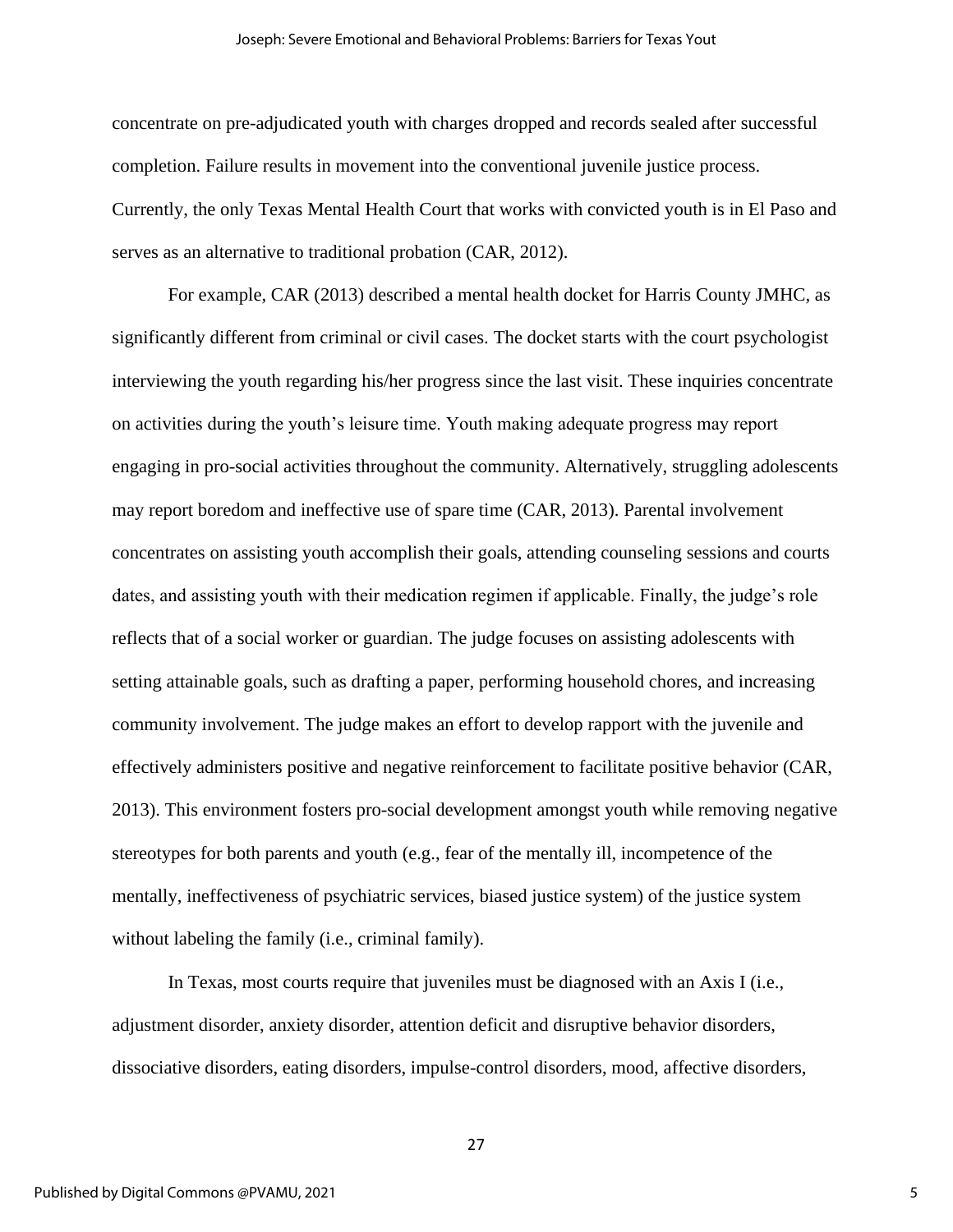psychotic disorders, sexual disorders and paraphilias, sleep disorders, somatoform disorders, substance abuse related disorders) psychological illness for consideration in these specialized courts. For instance, many disorders associated with severe emotional and behavioral problems fall under the broad categories in Axis I. Secondly, youth must have a willing, supportive adult to participate in the program, because Texas JMHC's utilize the wraparound method for treatment. The wraparound method involves providing treatment, educational, and training courses for the family, teachers, and other care providers, as well as the youth. For instance, guardians may receive education on advocating for their child/children within the school system or locating services to assist their families.

Some programs, such as in Travis and Harris counties, are stricter in their eligibility requirements. For instance, Travis County (where Austin is located) states that (a) juveniles cannot be charged with a sexually related offense, (b) pending charges should be unrelated to truancy or running away, (c) there should be no previous convictions, (d) the youth must have an Axis I diagnosis, (e) the mental health diagnoses must be comorbid not just conduct disorder or substance abuse disorder, (f) the youth must be appropriate for deferred prosecution, and, (g) and the guardians or parents must be willing to participate (CAR, 2012). Conversely, eligibility in El Paso includes (a) the risk of home removal, (b) allows a previous conviction, (c) allows an Axis 1 diagnosis other than or in addition to substance abuse, mental retardation, autism, or pervasive developmental disorder, (d) and the Global Assessment of Functioning (GAF) score may be below 50. Furthermore, El Paso does not screen every juvenile for psychological issues, in the youth justice system (CAR, 2012).

Juvenile Mental Health Courts in Harris County where Houston is located, accept youth with: (a) a mental health diagnosis between 10-17 years old, (b) a charge that is either a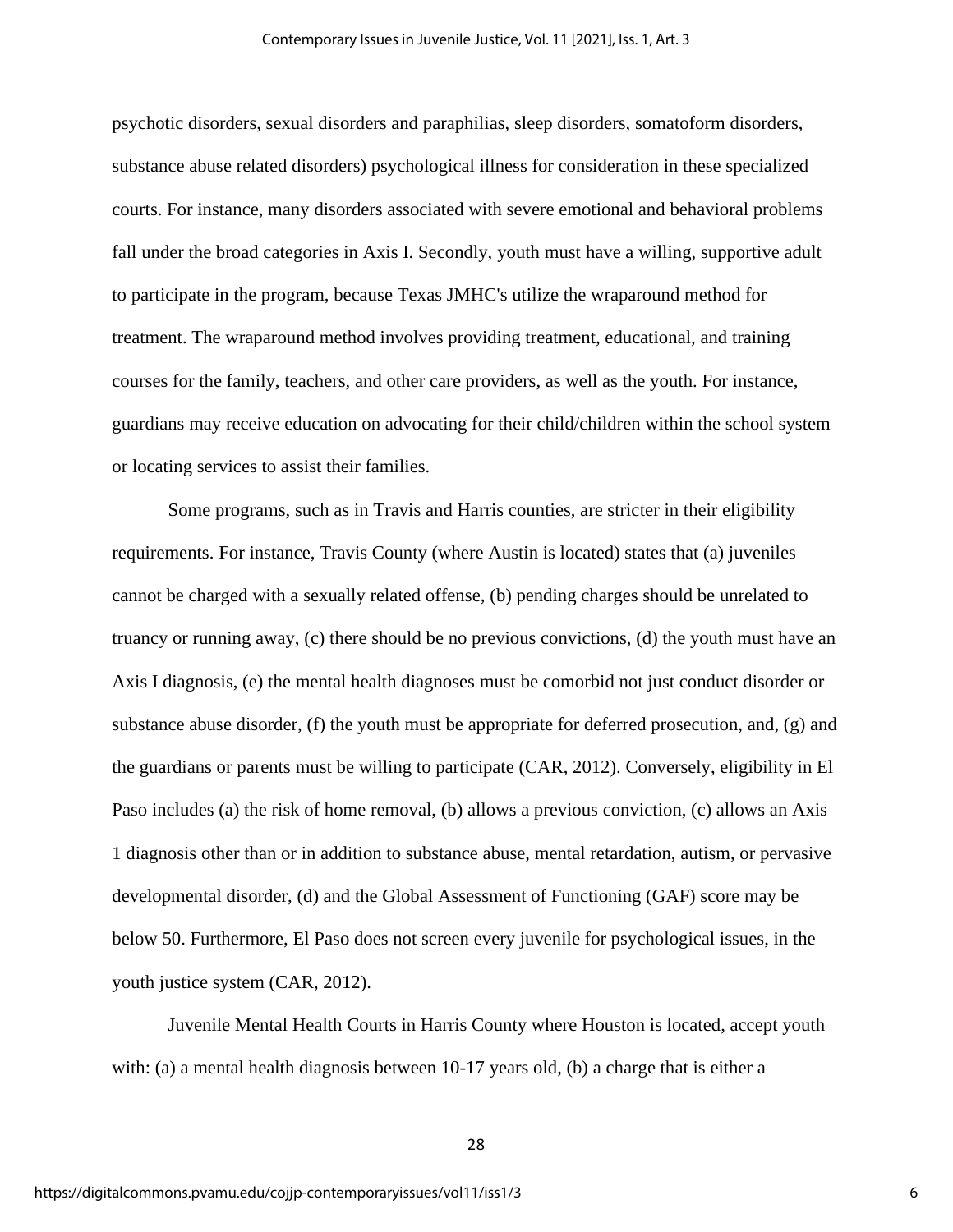misdemeanor or felony offense, and (c) family members willing to participate in the program. Ineligible juveniles are those: (a) charged with a sexual offense, (b) that have a substance abuse problem, (c) that suffer from mental retardation, and (d) that have significant gang involvement (CAR, 2012). Therefore, statewide Juvenile Mental Health Courts lack consistency regarding which youth are deemed eligible for participation.

#### **Validity of Mental Health Screening Devices utilized in Texas**

Youth in Texas detention centers receive the Massachusetts Youth Screening Instrument-Second Version (MAYSI-2) and the Children's Global Assessment Scale (CGAS). However, scholars assert that the MAYSI-2 and CGAS suffer from various issues of reliability and validity (Ford et al., 2007; Kerig, Moeddel, & Becker, 2011; Lundh et al., 2010; Schorre & Vandik, 2003); therefore, the reliance of these instruments throughout the Texas Juvenile Justice system may be problematic. The MAYSI-2 is a 52-item self-report survey designed to examine a juvenile's psychological risk and characteristics in juvenile justice settings. The instrument encompasses seven subscales termed: (1) Alcohol/Drug, (2) Angry-Irritable, (3) Depressed-Anxious, (4) Somatic Complaints, (5) Suicide Ideation, (6) Thought Disturbance (boys only), (7) and Traumatic Experiences (CAR, 2013; Kerig et al., 2011; McCoy et al., 2014). The CGAS, an adaption of the Global Assessment Scale, is a unidimensional scale utilized to evaluate functional impairment (Lundh et al., 2012). The CGAS ranges from 0 (insufficient information) to 100 (superior functioning) in 10-point increments (Australian Mental Health Outcomes and Classification Network (AMHOCN), 2017; Lundh et al., 2012). A score within the range of 71- 100 suggests normal to superior functioning, while 51-70 indicates mild to moderate emotional and psychological functioning, and 50 and below suggests a significant probability for

29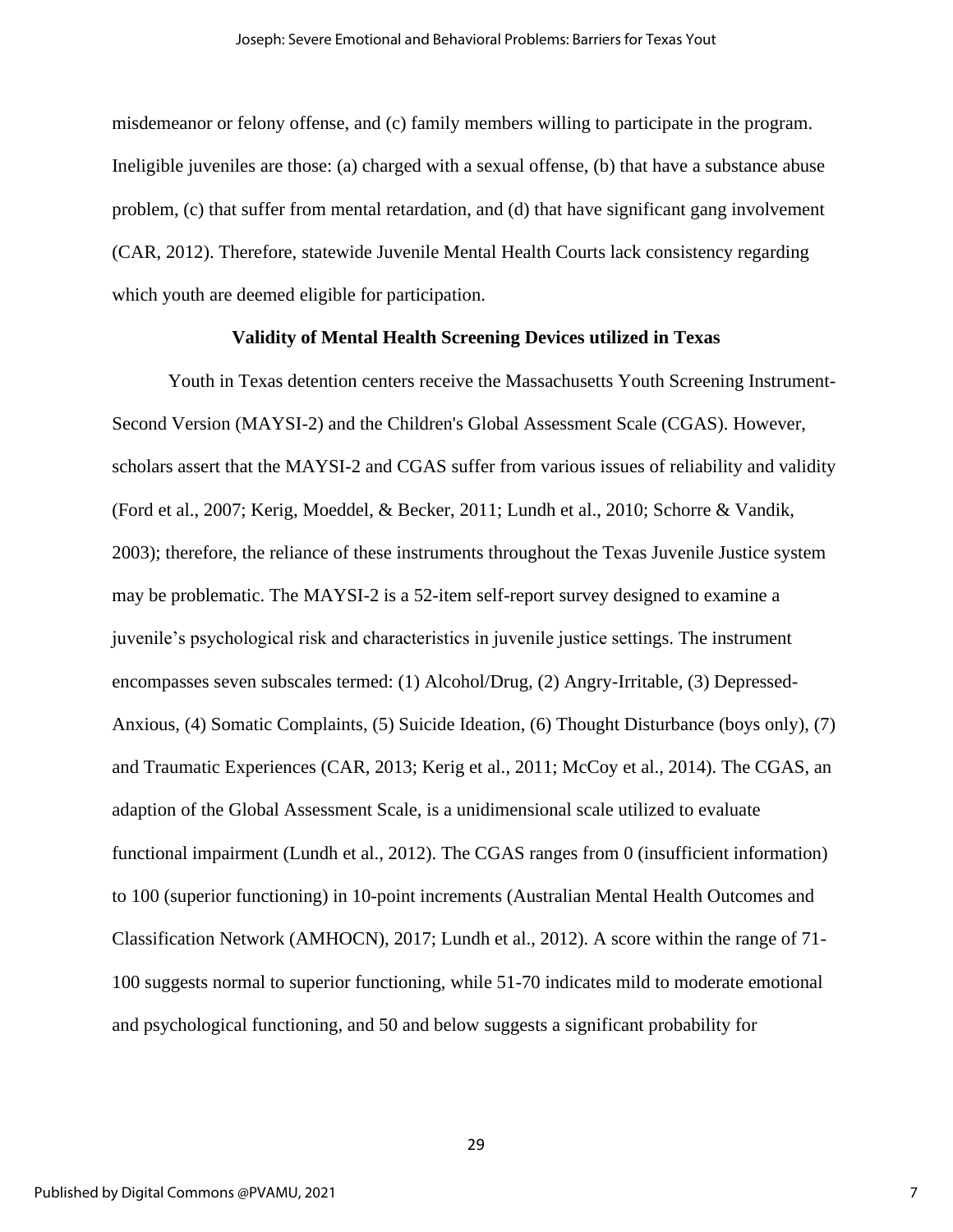externalizing behaviors that facilitate contact with the juvenile justice system (AMHOCN, 2017; CAR, 2013).

The MAYSI-2 an empirically validated and reliable instrument yet is susceptible to errors associated with most self-report instruments (Archer et al., 2010; Ford, et al., 2007; Kerig, et al., 2011; McCoy et al., 2014). This screening device is vulnerable to (a) state and trait features at the time of administration, (b) response styles (social desirability, random responses, exaggeration, under-reporting), (c) recall, and (d) time constraints of detention centers (Archer et al., 2010; Kerig et al., 2011; McCoy, et al., 2014).

Several studies found evidence of validity and reliability for the Children's Global Assessment Scale in samples of youth scale raters (Shaffer, Gould, & Brasic, 1983; Schorre & Vandik, 2003). Schoure and Vandvik (2003) performed a content analysis of 74 papers examining various aspects of the CGAS. The authors reported that only five studies examined the inter-rater reliability of CGAS and yielded somewhat mixed results. Two studies found moderate reliability between mother interview, all information, and child interview. They also found the CGAS has significant face validity, yet concurrent validity was inconsistent. Finally, CGAS is more useful for predicting outcomes and examining change in comparison to diagnosis and multi-dimensional scales (Schoure & Vandvik, 2003). Lundh, et al. (2010) utilized a quasiexperimental design in a sample of 703 raters to examine inter-rater reliability of CGAS. The authors found moderate inter-rater reliability amongst evaluators with no prior training on the CGAS. Finally, untrained raters were less likely to recognize psychological dysfunction than expert reviewers. Therefore, it is probable that the instruments utilized are not effectively examining the underlying processes involved in psychological illness resulting in numerous juveniles receiving an inappropriate diagnosis.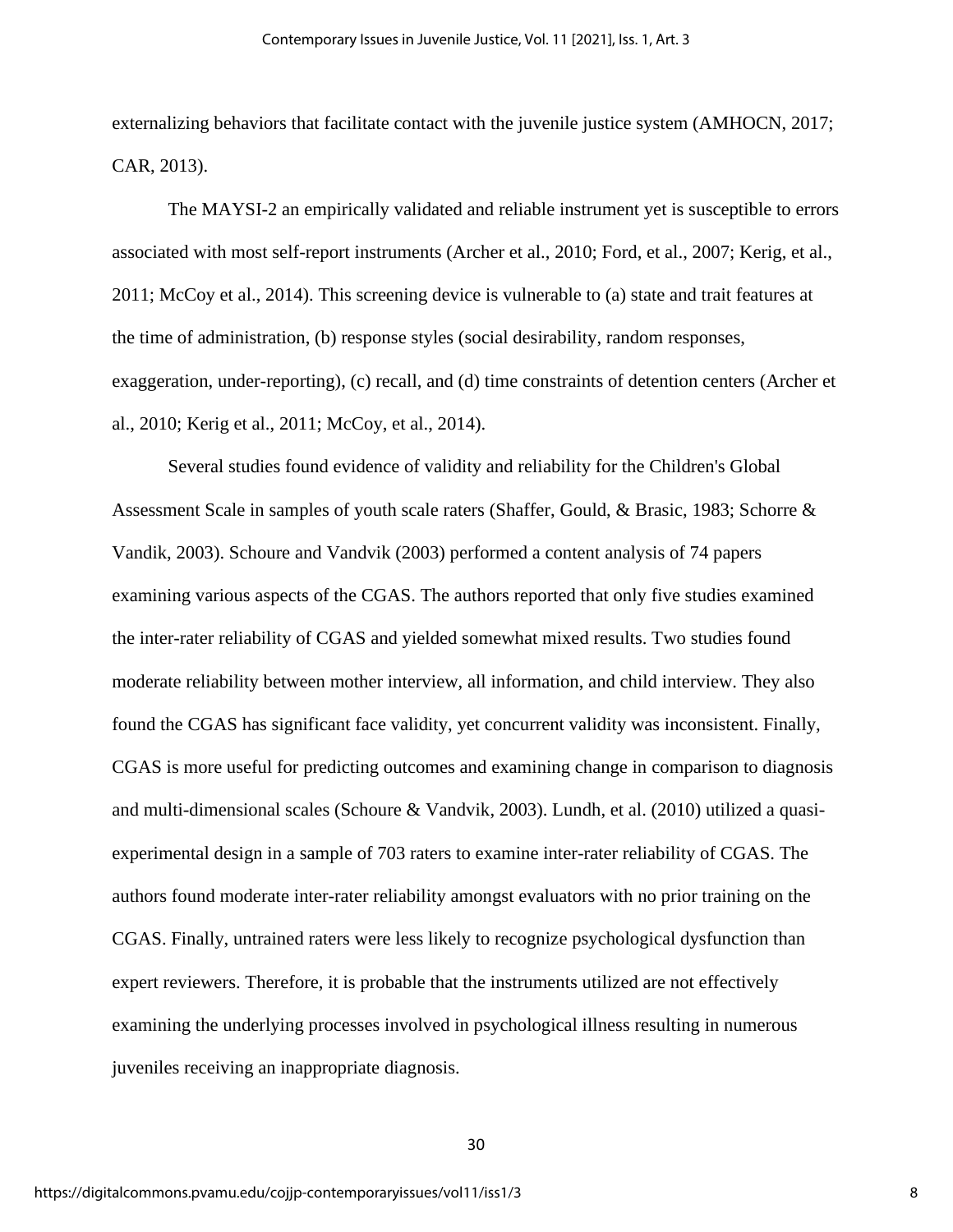#### **Referral Process**

 After arrest, juveniles are taken into custody and transported to a designated juvenile processing office, where they remain for up to six hours (Texas Attorney General Juvenile Justice Handbook (TAGJJH), 2016). While at the processing office, the child must be monitored by his/her guardian, parent, or attorney. Following this, adolescents not released are transported to a youth detention center (TAGJJH, 2016). While at the detention center or intake facility, youth are provided a mental health assessment and have a hearing. At the hearing, juveniles are referred to JMHC, Juvenile Drug Court, Juvenile Court, or adult certification (CAR, 2012; 2013). This process may differ by county. For instance, Austin youth are referred by the Travis County Juvenile Probation Center, probation officers, attorneys, and judges. While, in the Probation Center, youth are screened with the MAYSI-2. If a psychological illness is suspected, they undergo a 90-day assessment determining eligibility for JMHC (CAR, 2012). Following this, the case is examined by a JMHC team comprised of a Mental Health Court Project Judge, Assistant District Attorney, Juvenile Public Defender, and Collaborative Opportunities for Positive Experiences (COPE) Coordinator, two deferred prosecution officers devoted to COPE cases, and a psychologist. Once participants are selected, the probation officer meets with the family at the residence to discuss the program and offer the opportunity to participate (CAR, 2012).

 El Paso youth are screened for psychological illness during intake and released because their program concentrates on post-adjudicated youth. The probation officers, juvenile court judges, and attorneys have the ability to refer youth to Juvenile Mental Health Courts in El Paso. The referred cases are reviewed by a team comprised of the program coordinator, judge, probation officers, counselors, public defender, prosecuting attorney, and case managers over a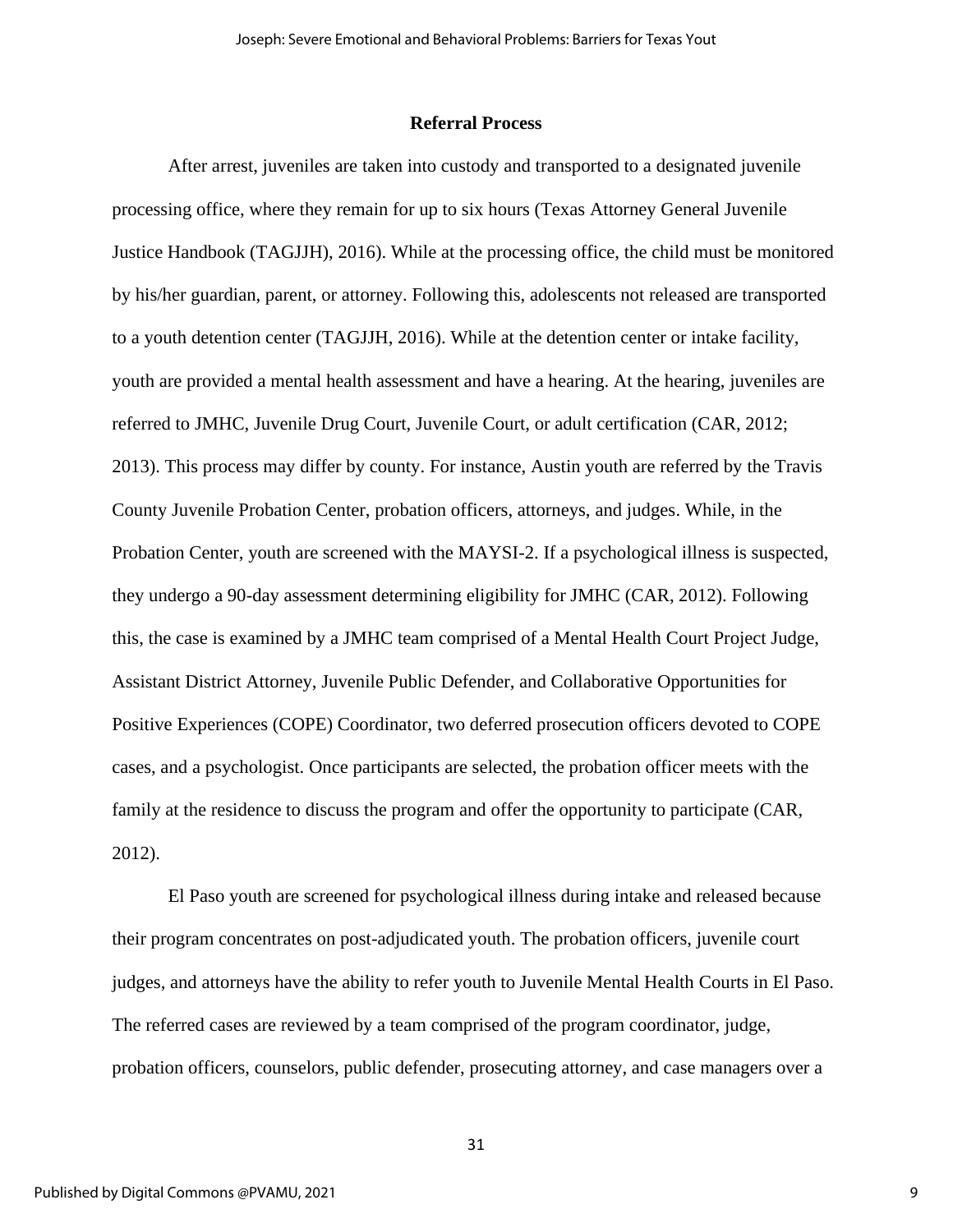period of a week (CAR, 2012). Following this, each member except the judge has half a vote to decide whether to accept the case, with the judge being the tiebreaking vote. Finally, a referral packet including (a) Special Needs Diversionary Program (SNDP) referral form, (b) predisposition report, (c) psychological/psychiatric evaluation, and (d) available mental health history must be submitted by the coordinator. After reviewing this evidence, youth referral experiences are contingent upon the goals, location, and resources of the program.

#### **Conduct Disorder**

 Conduct Disorder (CD) is the downward extension of adult psychopathy and antisocial personality disorder to juveniles. This psychological disorder is represented by a repetitive and persistent pattern of behavior which (a) ignores the basics rights of others, (b) ignores ageappropriate societal norms, (c) includes infringement of rules, and (d) presents callousunemotional traits (APA, 2013; Frick, 2016). The American Psychiatric Association (2013) states, "that to be diagnosed with conduct disorder criteria in the past 12 months the child must display one of the categories below, with at least one criterion present in the past six months" (p. 469). "These symptoms involve: (1) aggression to people or animals, (2) destruction of property, (3) deceitful and theft, (4) serious violation of rules, (5) and possessing both academic and occupational impairments" (APA, p. 469-470, 2013) and under these broad terms are symptoms identified in the criminological literature as delinquent. APA (2013) reports actions associated with CD to include bullying, lying, fighting, temper tantrums, theft, setting fires, cruelty to people of animals, truancy, sexual assault, substance abuse, vandalism, and disregard for authority.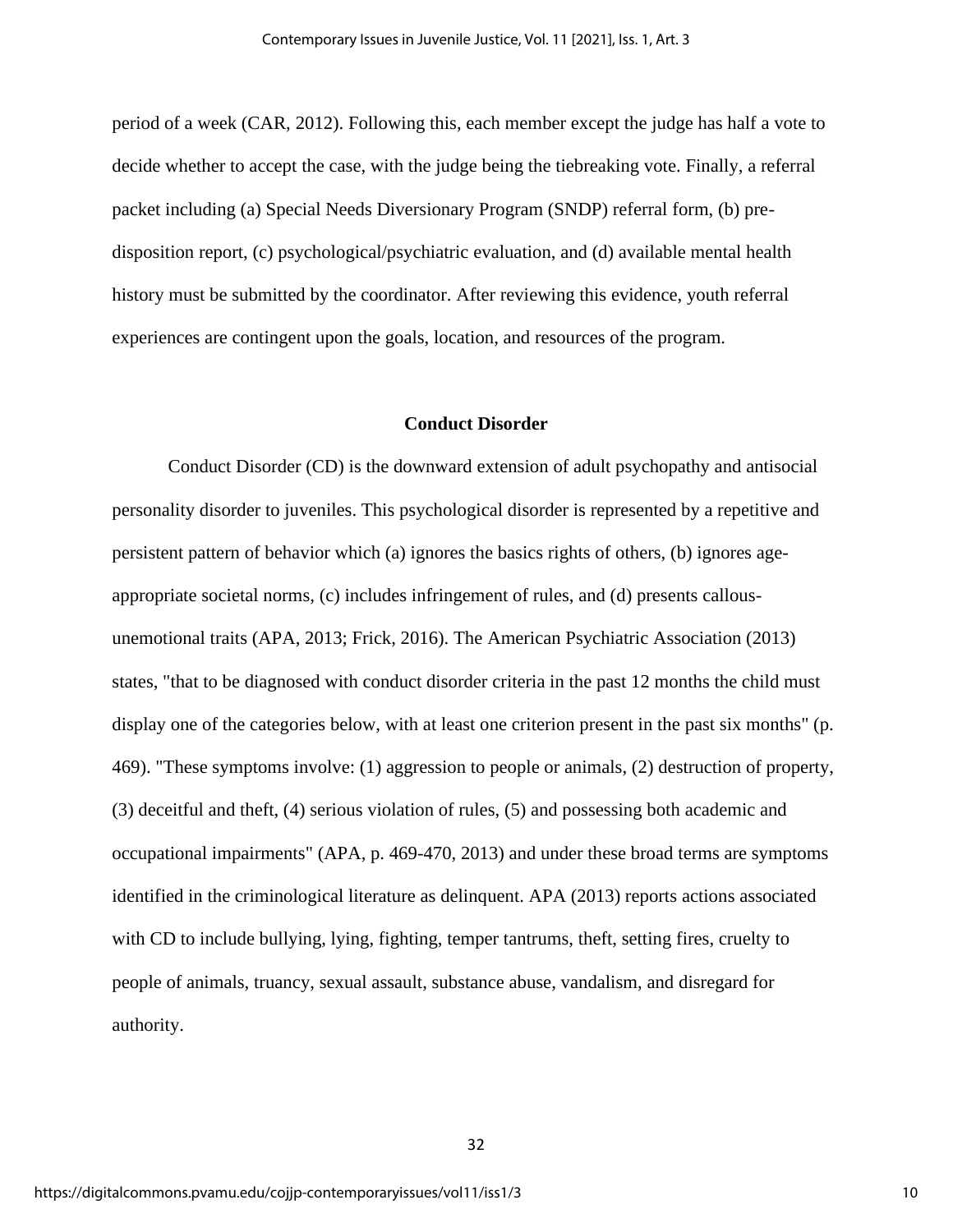Throughout the extant literature, youth with conduct disorder traits (e.g., severe callousunemotional) predict serious, stable, and aggressive patterns of antisocial behavior (Frick  $\&$ White, 2008; Kahn et al., 2013; Pardini & Fite, 2010; Reidy, Shelley-Tremblay & Lilienfeld, 2011; Skeem et al., 2011). For instance, Pardini and Fite (2010) examined the incremental utility of conduct disorder (CD), oppositional defiant disorder (ODD), and attention-deficit hyperactivity disorder (ADHD) symptoms' ability to predict outcomes in various areas. Utilizing a sample of 1,517 adolescent males, the authors found that CD symptoms are the most significant predictor of future delinquency. Jain, Pattanayak, Bhargava, and Dhawan's (2016) case study also found a link between CD and substance abuse.

There is a significant amount of comorbidity amongst youth with CD symptoms, such as ADHD, ODD, anxiety, depression, and substance abuse disorder (Frick, 2016; Loeber et al., 2000; Pauli-Pott et al., 2014; Reebye, Moretti, & Lessard, 1995; Riggs et al,, 1998; Skeem et al., 2011). Satterfield and Schell (1997) found that males with CD and ADHD were less likely to have favorable outcomes in comparison to their non-comorbid counterparts. More recently, Morder et al., (2011) longitudinally examined if youth suffering from co-occurring disorders involving (CD) and other disorders were more likely to perpetrate criminality. They observed that hyperkinetic conduct disorder and severe CD youth predicted delinquency. Intriguingly, comorbidity was insignificantly related to future antisocial behavior. Sibley et al. (2011) investigated the outcomes of youth with ADHD comorbidity and without. These authors found that youth with CD and ADHD were at risk for various types of delinquency (e.g., theft, robbery, and assault, etc.).

Finally, the empirical literature examining conduct disorder and delinquency provides evidence that this severe emotional behavior problem increases youth propensity to perpetrate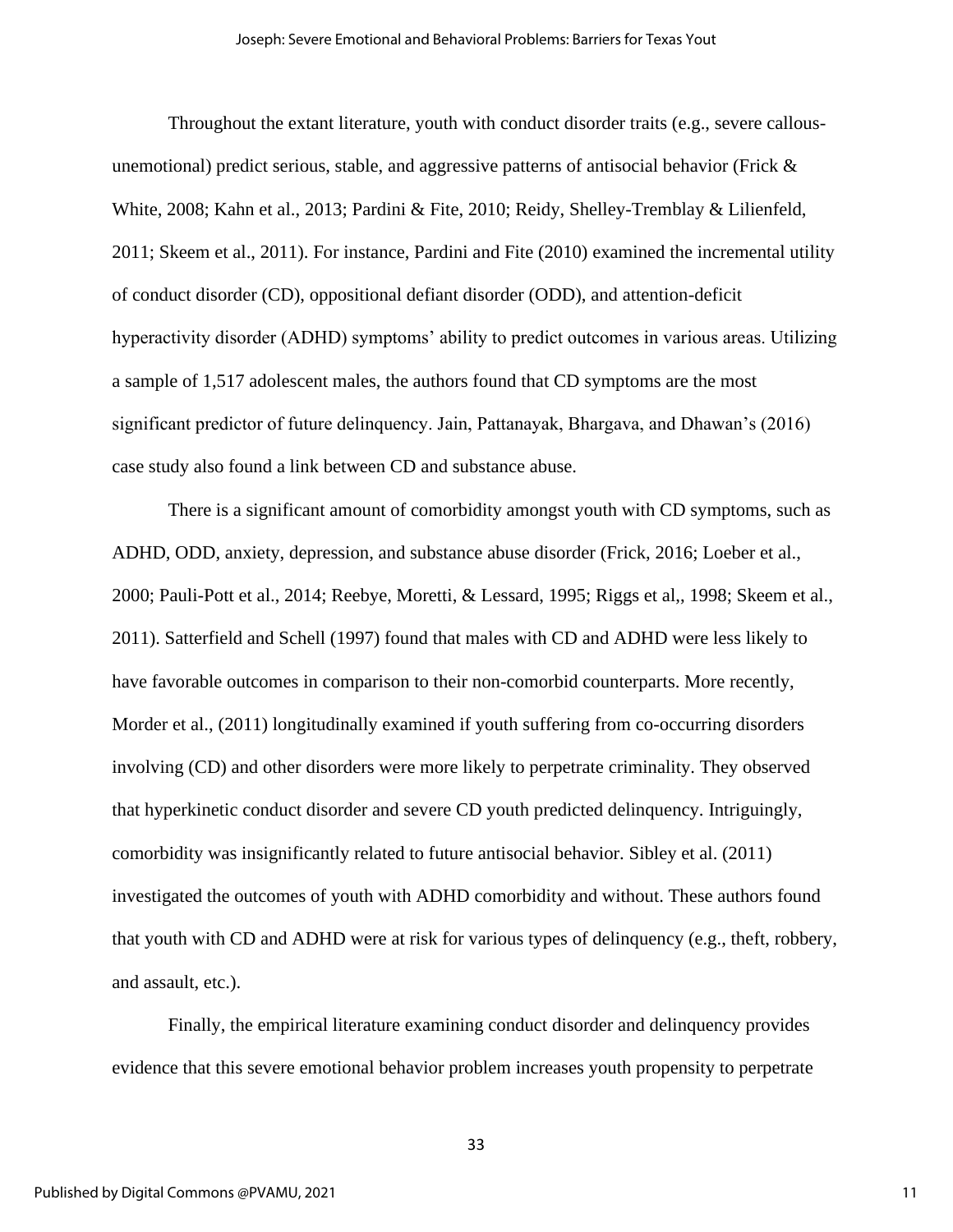various forms of criminality (e.g. mild to severe). Additionally, the likelihood of the involvement increases tremendously when CD is merged with other severe emotional behavior problems. Therefore, it is likely that youth asocial behavior such as (a) involvement in gangs, (b) being charged with sexual offenses, (c) perpetrating burglary or theft, (d) and possessing violent referrals, may stem from underlying psychological issues that have not been previously diagnosed.

#### **Effectiveness and Composition of Juvenile Mental Health Courts**

Various Juvenile Mental Health Courts display a significant amount of effectiveness in successfully assisting youth suffering from psychological illnesses (CAR, 2012; 2013). Children at Risk (2012) reported in 2007 that 65.2% of juveniles in the Travis County JMHC successfully completed the program and did not recidivate during the first half of that fiscal year. Secondly, in 2008, 69.1% of Travis County JMHC participants successfully completed the program, with 34.8% recidivating within the following year. In 2009, 82% of Harris County JMHC participants successfully graduated, with 33% recidivating within the year (CAR, 2012). In 2010, 79% of Harris County JMHC youth successfully completed the program, with a 14% recidivism rate. In El Paso's JMHC program, 83% of participants in 2008 successfully completed the program and 16% recidivated the following year. In 2010, of the 77% participants that completed the program, 16% recidivated within the following year. The El Paso results should be interpreted with caution because new arrests, outcome of arrests, and prior adjudications were unknown during evaluation (CAR, 2012). Furthermore, there is only a 2% difference between El Paso JMHC participants and non-participants (CAR, 2012).

The majority of these programs are comprised of youth suffering from severe emotional and behavior disturbances (CAR, 2012; 2013) and display significant effectiveness. For instance,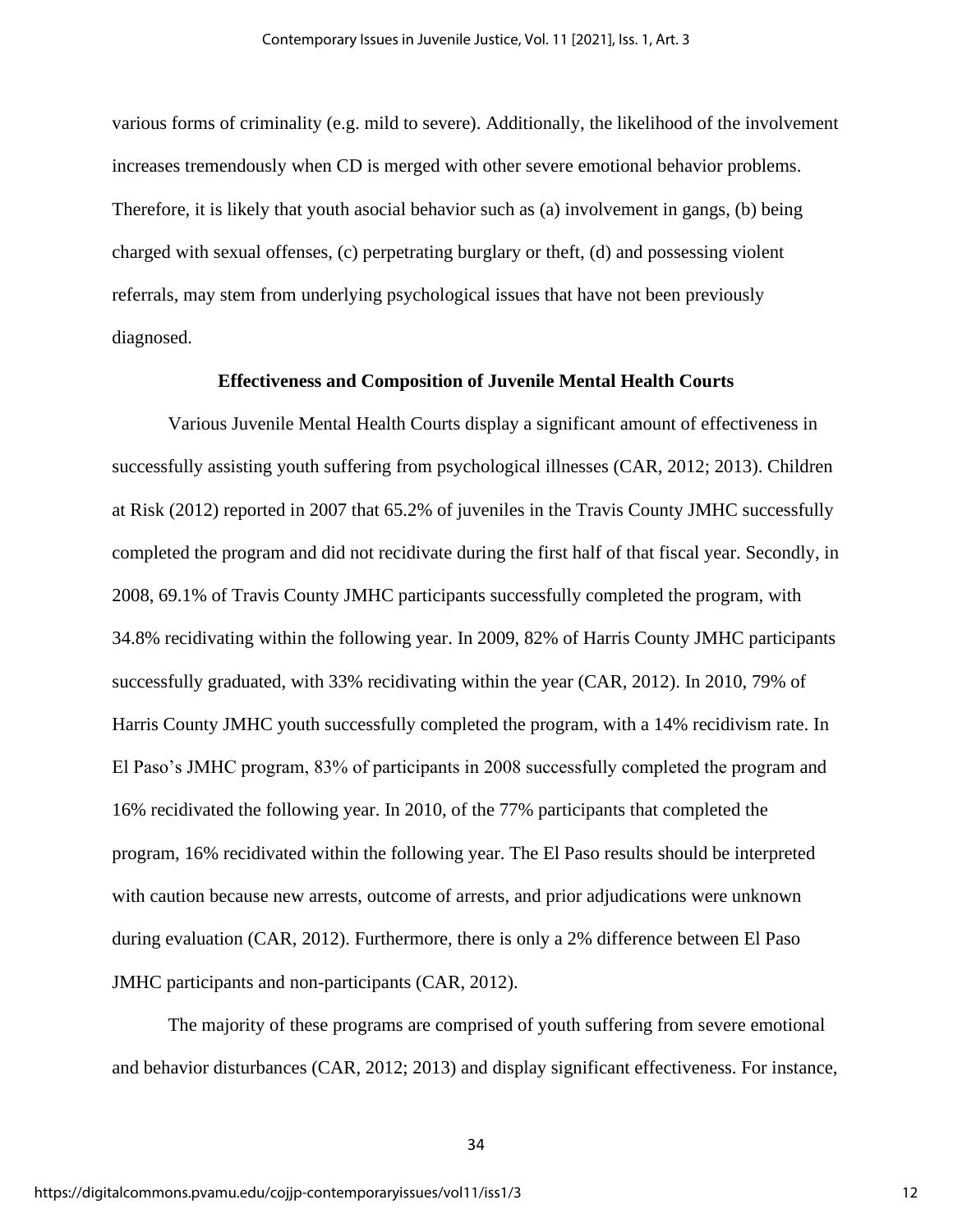Travis and Harris County and El Paso participants suffered from severe emotional and behavioral disturbances, including mood disorders, depressive disorders, major depressive disorder, disruptive behaviors, Bipolar Disorder, and ADHD. Furthermore, both El Paso and Harris County possess a significant number of youth with a violent referral and A/B misdemeanors. Overall these, programs display effectiveness remedying some behaviors (violent, theft) associated with conduct disorder. Secondly, the methods utilized by JMHC have been empirically proven to be effective for treating conduct disorder (Barkoukis, Reiss & Dombeck, 2008; Nam & Bahr, 2016; Ronan et al., 2016).

#### **Recommendations and Conclusions**

 There are numerous reasons Juvenile Mental Health Courts ignore a subset of youth that make contact with the juvenile justice system. These include (a) funding, (b) psychometric instruments utilized for pre-screening, (c) selection bias, (d) restrictions regarding comorbidity,(e) separation of drug and mental health courts, and (f) developing more JMHC programs statewide. Considering the issues evident in JMHC, the probability of failing to detect conduct disordered youth is a reality. Therefore, the development of policies addressing these issues will significantly decrease the probability that conduct disordered youth are ignored.

Evidence suggest both the MAYSI-2 and the CGAS have validity and reliability (McCoy et al., 2014; Schorre & Vandik, 2003; Shaffer et al., 1983), although the MAYSI- 2 has fewer issues. Furthermore, neither is useful alone for psychological diagnosis due to their design weaknesses. Unfortunately, the MAYSI-2 is the only instrument youth are required to take within the first 48 hours; therefore, the CGAS is administered at the discretion of the practitioner. This is problematic considering the lack of inter-rater reliability and diminished ability to detect psychological dysfunction amongst untrained professionals. Therefore,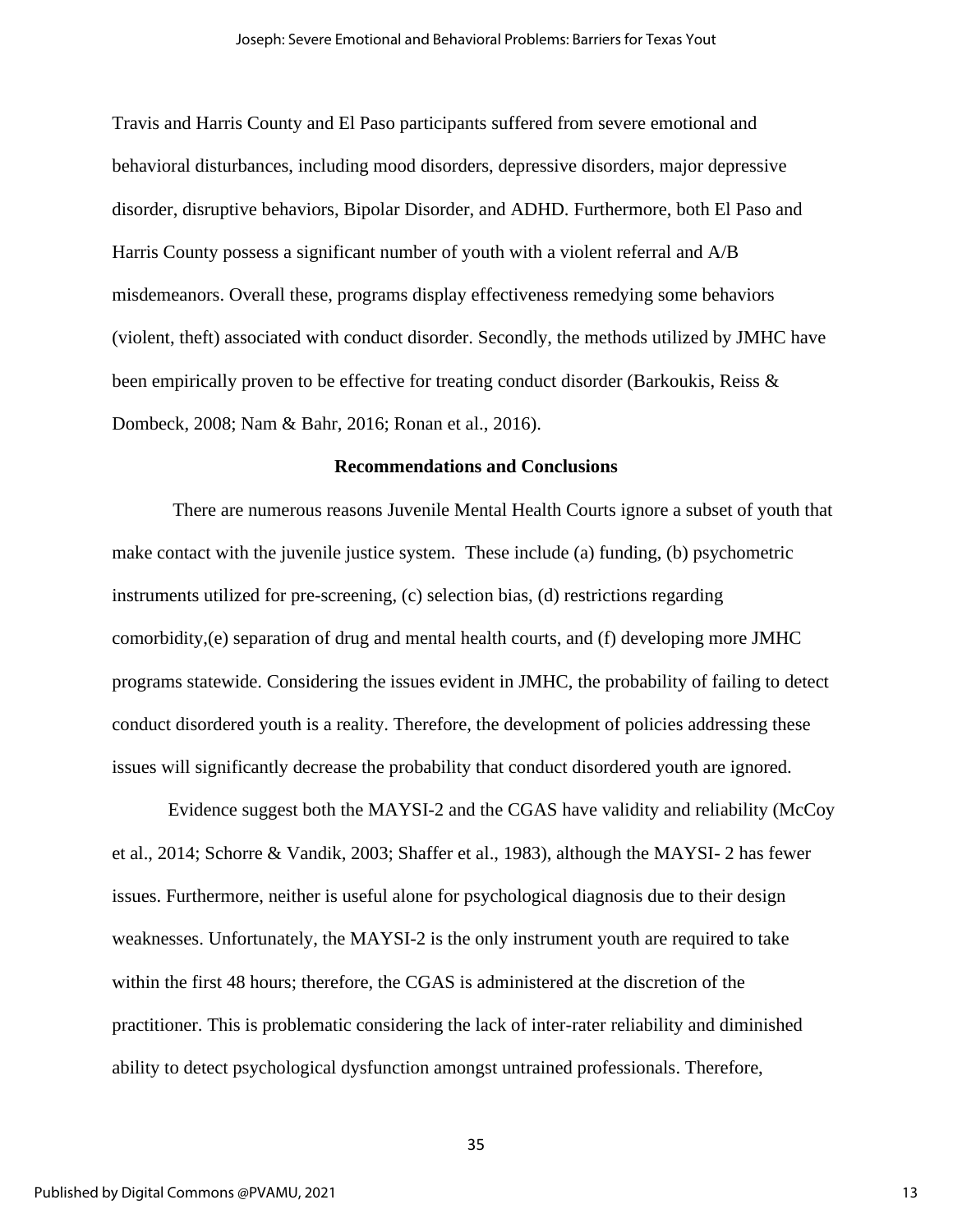practitioners should be required to administer both MAYSI-2 and the CGAS within this period or another psychometric instrument in addition to the MAYSI-2. This will increase the validity and reliability of the pre-screening process. Furthermore, increasing practitioner and administer awareness regarding the weaknesses of these psychometric instruments will allow conscientious interpretations during mental health evaluations.

 One recommendation is that policy should concentrate on the reallocation of funding for Juvenile Mental Health Courts across the state by merging both substance abuse and mental health courts designated for juveniles. Currently, substance abuse and mental health services are funded independently. However, per the healthcare expenditures for Texas in 2015, if drug and mental health courts had been merged, mental health programs would have received an additional \$83 million in funding (Texas Health Care Spending Report (THCSR), 2015).

Implementing such a policy requires policy makers and state practitioners to recognize the comorbidity of substance abuse and other mental health issues and their complex relationship with delinquency. Evidence suggests numerous mental health issues are comorbid with substance abuse including conduct disorder (Pott et al., 2014; Riggs et al., 1998; Skeem et al., 2011). Currently, Texas Juvenile Mental Health Courts do not admit youth suffering from substance abuse problems. Instead, these juveniles are referred to Juvenile Drug Courts (CAR, 2012; 2013; 2014). This restriction makes it difficult to detect conduct-disordered youth who also are suffering substance abuse disorders and may benefit from mental health interventions.

Programs in other areas have provided evidence of successful collaborative treatment for psychological illness and substance abuse issues (CAR, 2013). For instance, the Crossroads program in Ohio merges mental health and substance abuse courts and reports a significant number of successful graduations coupled with low recidivism rates (CAR, 2013). Furthermore,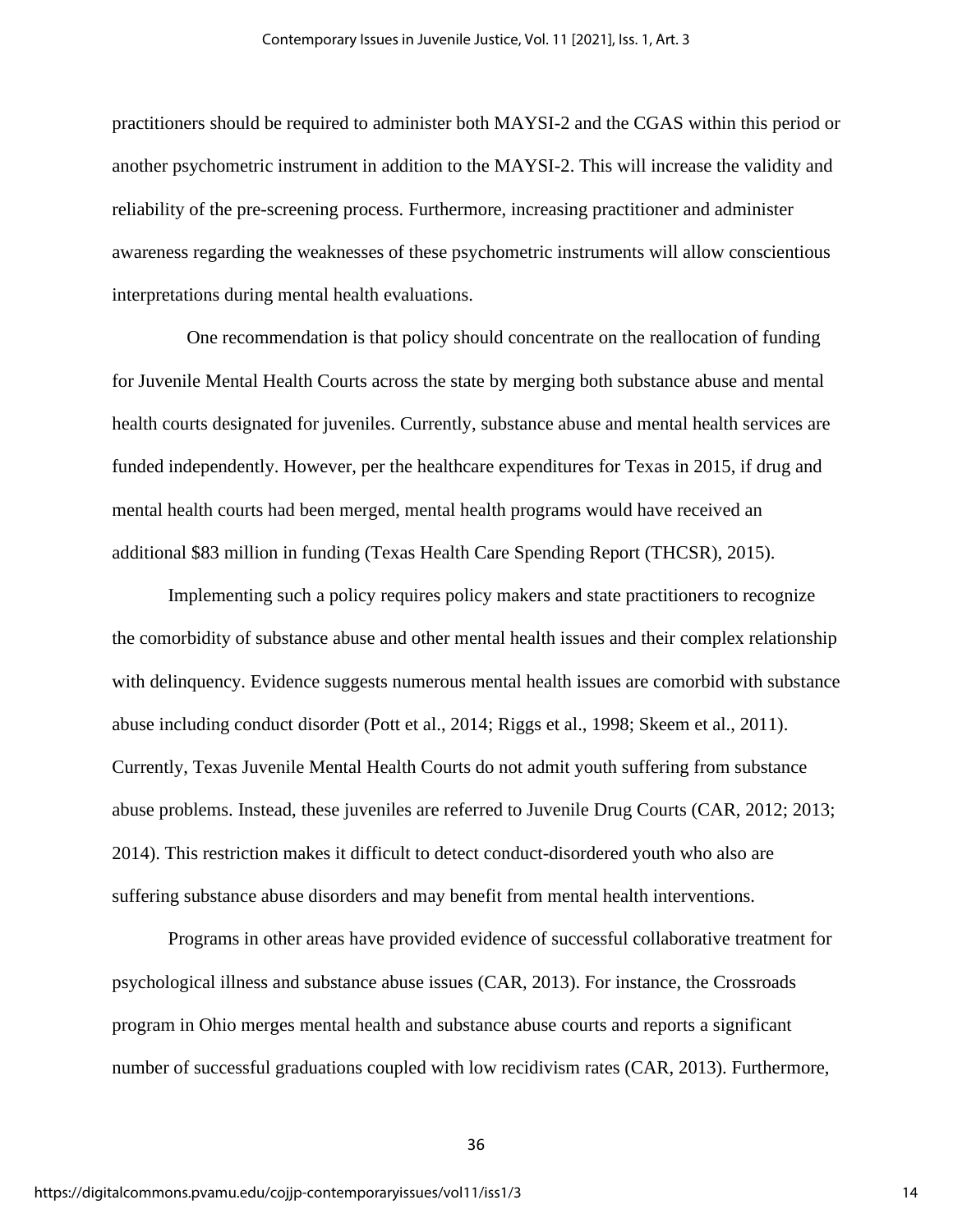approaching these issues from a collaborative perspective will make the programs more efficacious.

In addition to the above, allocating money for mental health services alleviates the stress other taxpayer programs bear (CAR, 2013). For instance, CAR (2012; 2013) indicated that numerous juvenile mental health courts (JMHC) report a lack of resources, staff, facilities, and insurance coverage. Therefore, allocating funds to combat some of these issues may be extremely effective; for instance, providing funds that assist families paying for these services will allow JMHC's to accept more cases. Furthermore, funds exclusively appropriated for mental health allow JMHC's to increase partnerships throughout communities and regions in their location.

Another recommendation is that policy requiring a statewide standard for inclusion and exclusion criteria regarding Texas Juvenile Mental Health Courts should be established once resources are allocated. This policy should explicitly state that youth refused admission for gang involvement, sexual offense, substance abuse, violent (e.g., serious & minor), and theft must have undergone an extensive psychological screening before the decision. The screening must last 120 days before a final decision is reached, considering the DSM 5 states symptoms must persist at least six months before a diagnosis of conduct disorder (APA, 2013). Providing practitioners with additional time to evaluate referred juveniles may increase the validity of their diagnosis resulting in acceptance. Furthermore, this policy compels mental health specialists to consult with other professionals involved in JMHC's regarding their decisions to include or exclude juveniles. This policy removes the probability of selection bias, cultural misinterpretation, and issues associated with the current MAYSI-2 and CGAS. Considering that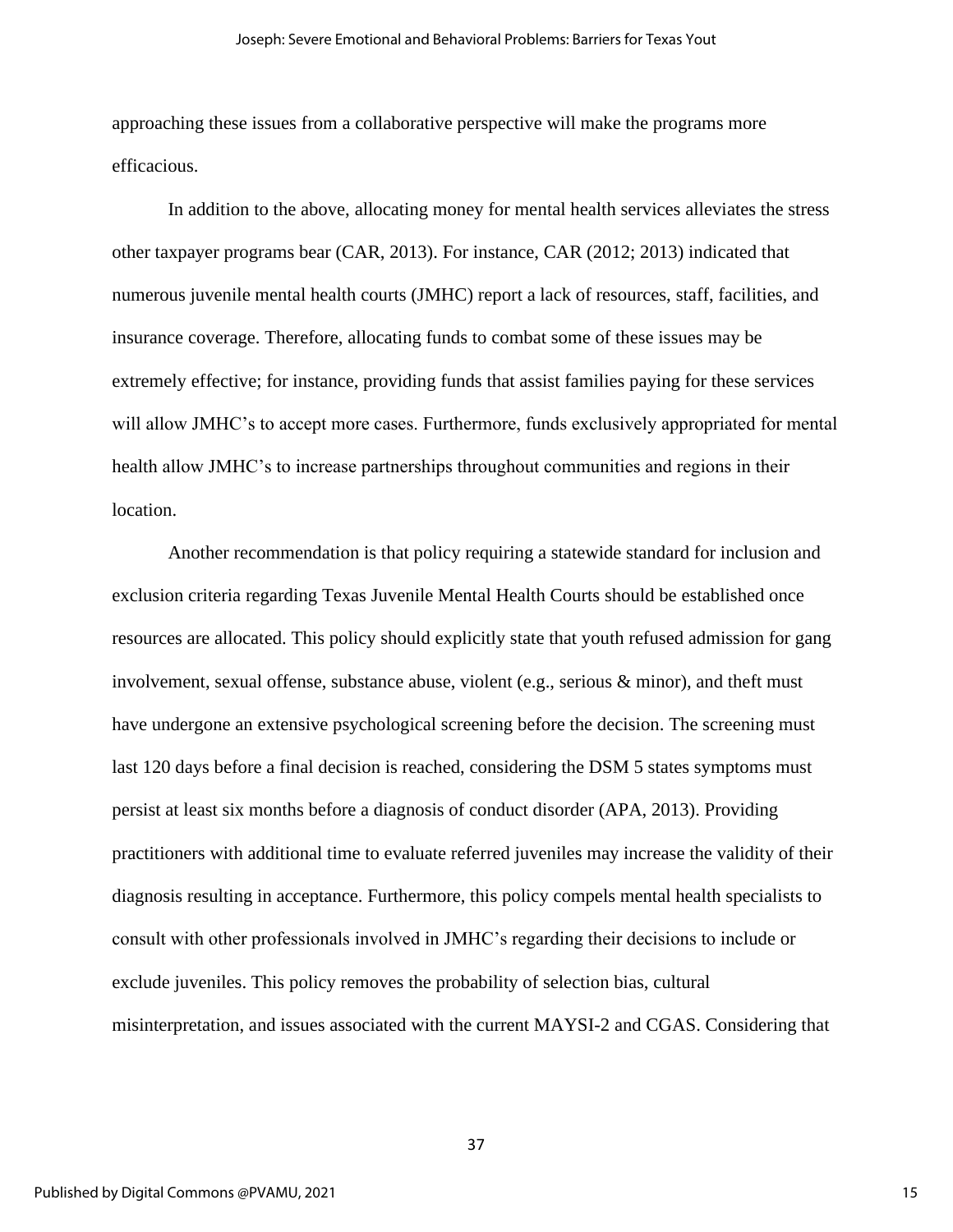youth perpetrating these delinquent behaviors are typically refused admission into Juvenile Mental Health Courts, adopting these policies is vital.

Evidence suggest that the methods utilized by Juvenile Mental Health Courts are effective treatments for conduct-disordered youth (CAR, 2012; Eyeberg et al., 2008; Henggler & Lee, 2003; Webster-Stratton, Reid, & Hammond, 2004). A majority of minors involved in these delinquent acts are: (a) victims themselves, (b) from impoverished neighborhoods, (c) possess several neurological malfunctions, and (d) lack a support system (Chapple & Hope 2003; Frick, 2006; Raine, 2013; Rosenfeld, Bray, & Egley 1999). Similarly, majority of conduct-disordered youth suffer the same plight (Frick, 2016; 2006; 2002). Finally, expanding the amount of JMC's in large cities will provide youth with psychological issues the opportunity to receive treatment. Counties that could benefit from the development of Juvenile Mental Health Courts include Hidalgo, Fort Bend, Montgomery, and Tarrant County. Extending the reach to these counties will provide youth suffering from conduct disorder and other psychological issues to receive treatment within their areas. Furthermore, these policies should decrease the phenomenon termed the "cradle to prison pipeline" throughout the state and the number of juveniles referred for adult certification.

Implementing these policy recommendations will provide and require practitioners throughout criminal justice to critically examine more severe psychological issues. Considering, the overwhelming evidence of abuse perpetrated within youth detention centers and prisons by staff, adult inmates, and youth inmates (Annie E. Casey Foundation, (ACF) 2015; CAR, 2013; Mendel, 2011), these facilitate may exacerbate CD symptoms. Adoption of these recommendations will require a significant amount of funding but will increase the juvenile justice system chance for providing juveniles with assistance, especially conduct disordered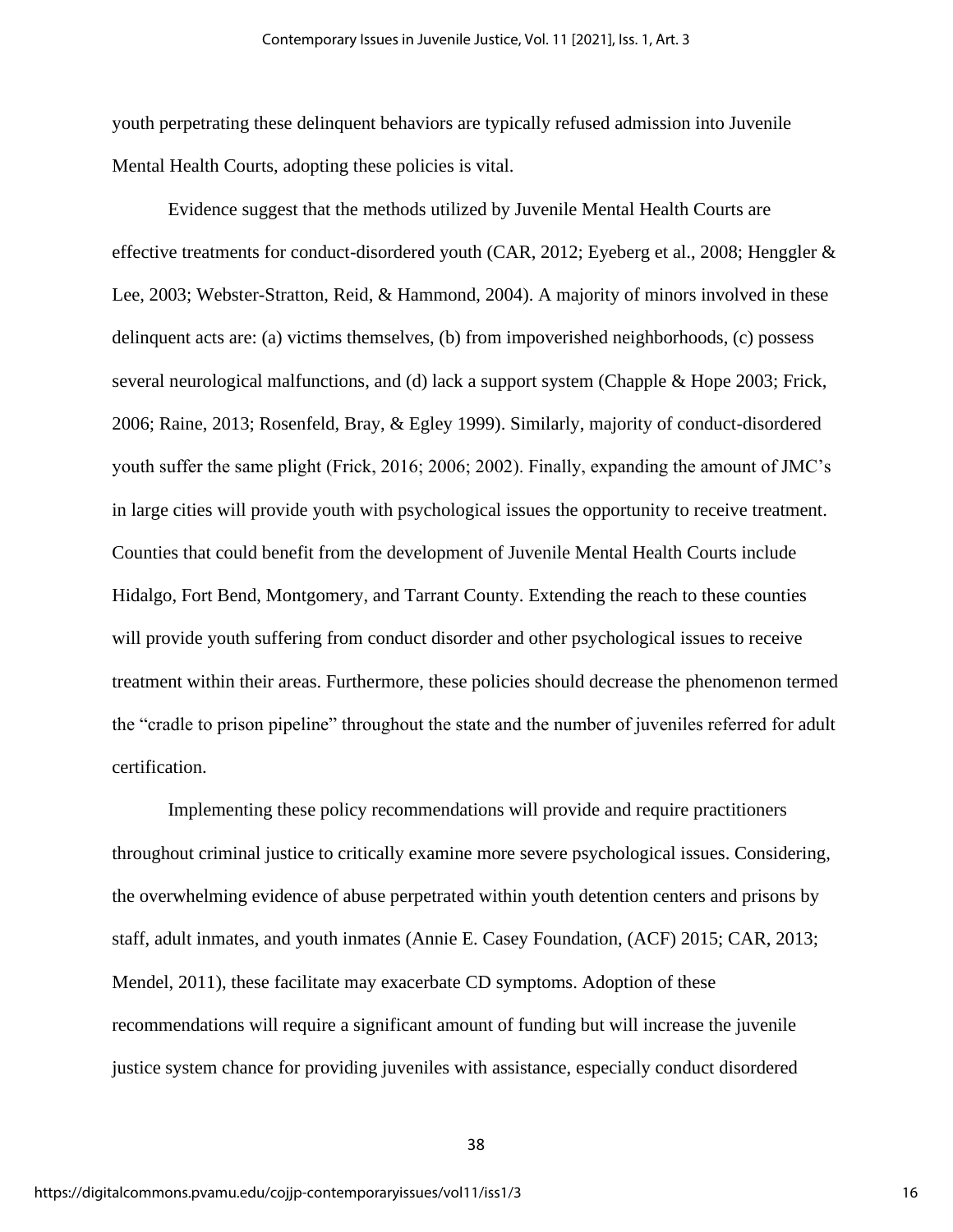youth. Conduct disordered youth may be viewed by juvenile justice practitioners as future criminals due to their behavior problems and personality deficits. The evidence that conduct disordered youth can be effectively treated utilizing methods implemented in juvenile mental health courts is apparent.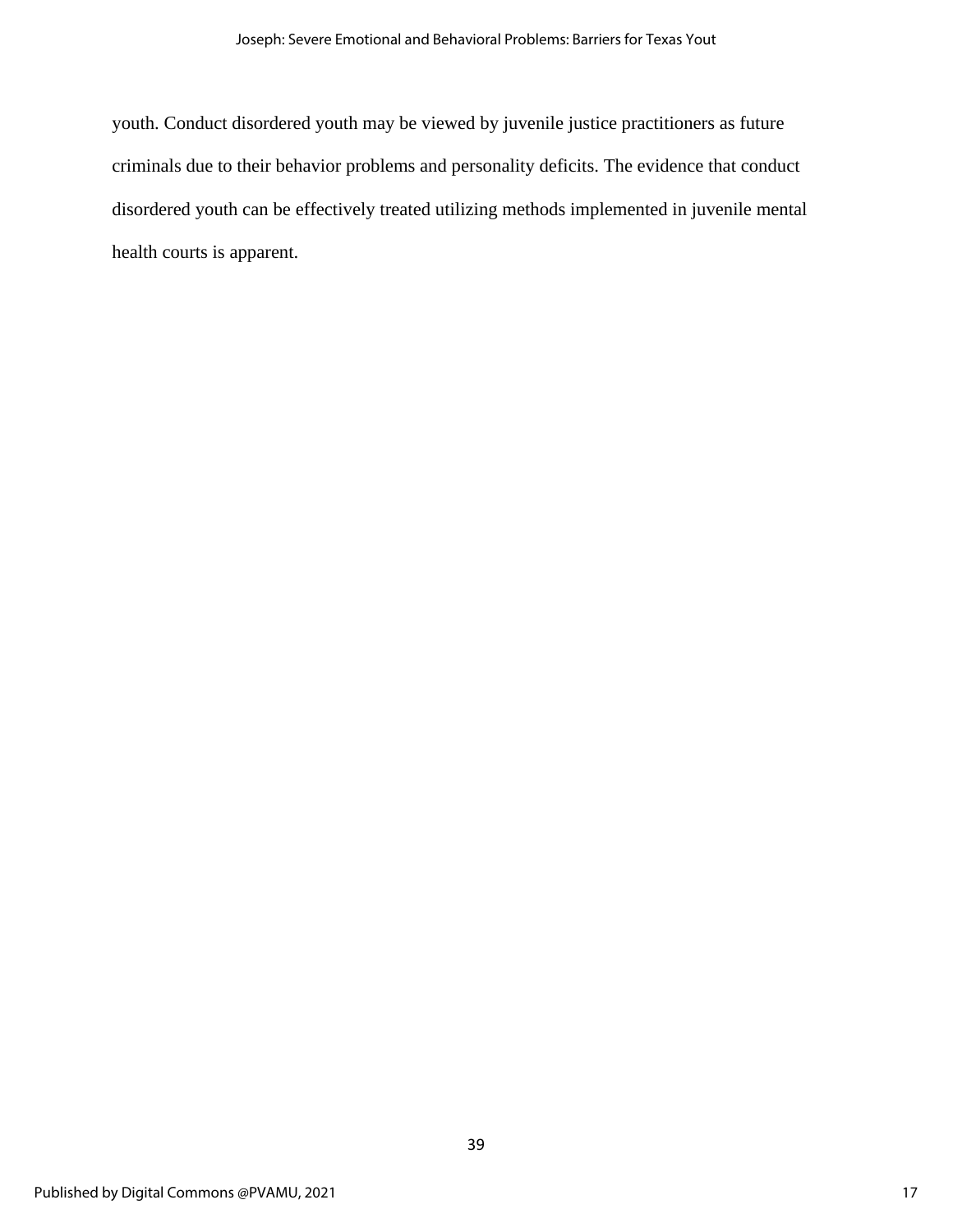#### **References**

- American Psychiatric Association. (2013). *Diagnostic and statistical manual of mental disorders (DSM-5®)*. American Psychiatric Pub.
- Annie E. Casey Foundation (2015). *Maltreatment of youth in U.S. juvenile corrections facilities.* Baltimore, MD

Archer, R., Simonds-Bisbee, E., Spiegel, D., Handel, R., & Elkins, D. (2010). Validity of the Massachusetts youth screening instrument–2 (MAYSI–2) scales in juvenile justice settings. *Journal of Personality Assessment*, *92*(4), 337-348.

- Australian Mental Health Outcomes and Classification Network. (2017). Rater and Clinical Utility Training Manual Child and Adolescent. Retrieved from http://www.amhocn.org/sites/default/files/publication files/ca\_rater\_clinical\_utility\_train ing\_manual.pdf
- Barkoukis, A., Reiss, N., & Dombeck, M. (2008). Diagnosis of Conduct Disorder. Retrieved March 24, 2017, from<https://www.mentalhelp.net/articles/diagnosis-of-conduct-disorder/>
- Chapple, C., & Hope, T. (2003). An analysis of the self-control and criminal versatility of gang and dating violence offenders. *Violence and victims*, *18*(6), 671-690.
- Children at Risk. (2012). *Texas juvenile mental health courts: An evaluation and blueprint for the future*. Dallas, Tx: Sanborn, R., Lew, D., Hazeltine-Shedd, R., Kimball, S. M.
- Children at Risk. (2013). *The state of juvenile justice in Texas* Dallas, Tx: Makany-Riveria, T., Sanborn, R., Kimball, S. M., Lew, D., SoRelle, R.
- Children at Risk. (2014). *Juvenile Specialty Courts: An examination of rehabilitative justice in Texas and across the nation* Houston, TX: Herrera, R.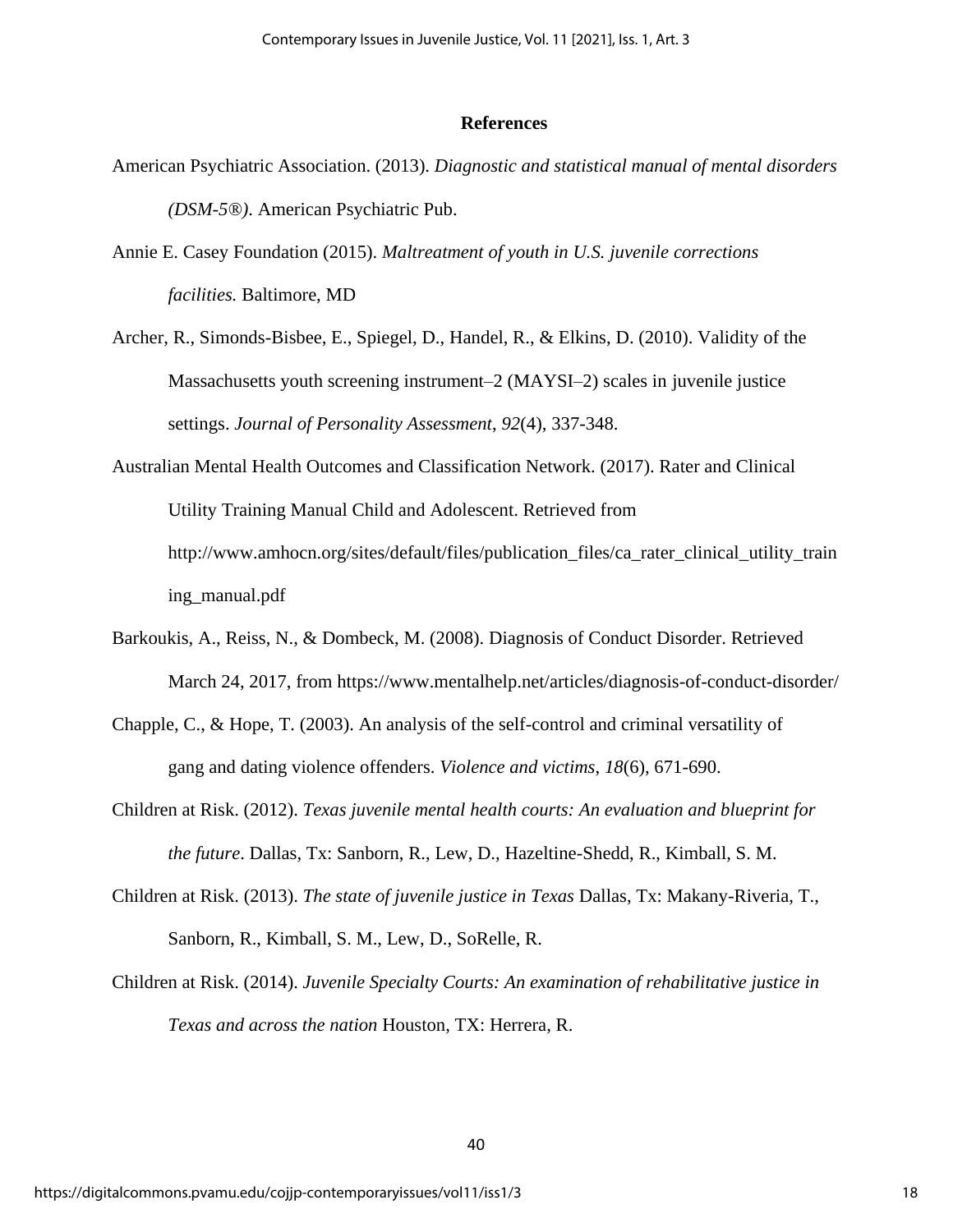- Children at Risk. (2019). *Growing up in Houston: Assessing the quality of life of our children.* Houston, Tx
- Eyberg, S., Nelson, M., & Boggs, S. (2008). Evidence-based psychosocial treatments for children and adolescents with disruptive behavior. *Journal of Clinical Child and Adolescent Psychology*, *37*(1), 215-237.
- Ford, J., Chapman, J., Pearson, G., Borum, R., & Wolpaw, J. (2008). Psychometric status and clinical utility of the MAYSI-2 with girls and boys in juvenile detention. *Journal of Psychopathology and Behavioral Assessment*, *30*(2), 87-99.
- Frick, P. (2002). Juvenile psychopathy from a developmental perspective: Implications for construct development and use in forensic assessments. *Law and Human Behavior*, *26*(2), 247-253.
- Frick, P. (2006). Developmental pathways to conduct disorder. *Child and Adolescent Psychiatric Clinics of North America*, *15*(2), 311-331.
- Frick, P., & White, S. (2008). Research review: The importance of callous-unemotional traits for developmental models of aggressive and antisocial behavior. *Journal of Child Psychology and Psychiatry*, *49*(4), 359-375.
- Frick, P. J. (2009). Extending the construct of psychopathy to youth: Implications for understanding, diagnosing, and treating antisocial children and adolescents. *The Canadian Journal of Psychiatry*, *54*(12), 803-812.
- Frick, P. J. (2016). Current research on conduct disorder in children and adolescents. *South African Journal of Psychology*, *46*(2), 160-174.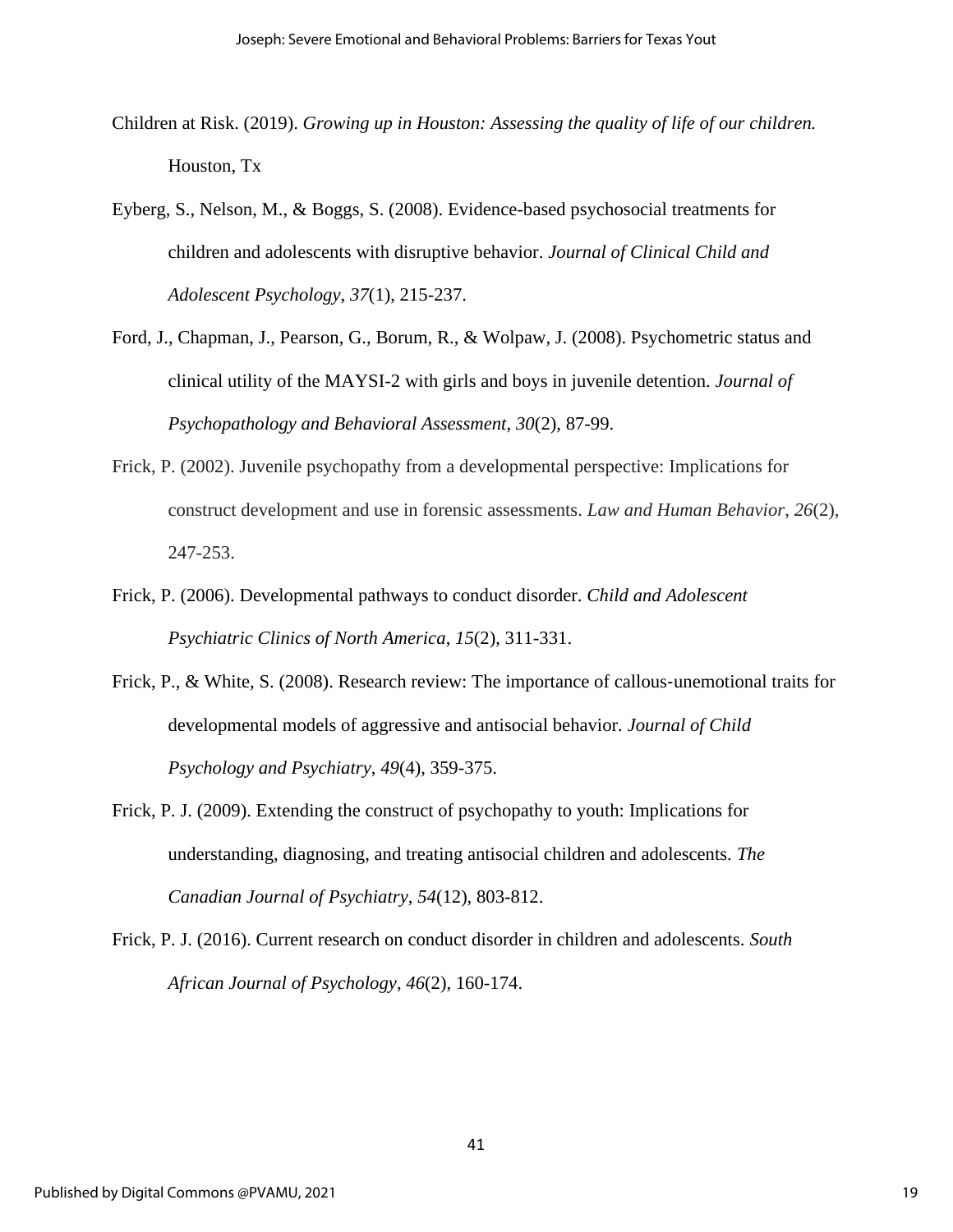- Henggeler, S., & Lee, T. (2003). Multisystemic treatment of serious clinical problems. In A. Kazdin & J. Weisz (Eds.), *Evidence-based psychotherapies for children and adolescents* (pp. 301-322). New York, NY, US: The Guilford Press.
- Jain, S., Pattanayak, R., Bhargava, R., & Dhawan, A. (2016). Early-onset heroin use and its link to conduct disorder: Clinical and management challenges. *Journal of Mental Health and Human Behavior*, *21*(2), 129.
- Kahn, R., Frick, P., Youngstrom, E., Kogos Youngstrom, J., Feeny, N., & Findling, R. (2013). Distinguishing primary and secondary variants of callous-unemotional traits among adolescents in a clinic-referred sample. *Psychological assessment*, *25*(3), 966.
- Kerig, P., Moeddel, M., & Becker, S. (2011, October). Assessing the sensitivity and specificity of the MAYSI-2 for detecting trauma among youth in juvenile detention. *Child & Youth Care Forum* (Vol. 40, No. 5, pp. 345-362).
- Loeber, R., Burke, J., Lahey, B., Winters, A., & Zera, M. (2000). Oppositional defiant and conduct disorder: a review of the past 10 years, part I. *Journal of the American Academy of Child & Adolescent Psychiatry*, *39*(12), 1468-1484.
- Lundh, A., Kowalski, J., Sundberg, C., Gumpert, C., & Landén, M. (2010). Children's Global Assessment Scale (CGAS) in a naturalistic clinical setting: Inter-rater reliability and comparison with expert ratings. *Psychiatry Research*, *177*(1), 206-210.
- Lundh, A., Kowalski, J., Sundberg, C., & Landén, M. (2012). A comparison of seminar and computer based training on the accuracy and reliability of raters using the Children's Global Assessment Scale (CGAS). *Administration and Policy in Mental Health and Mental Health Services Research*, *39*(6), 458-465.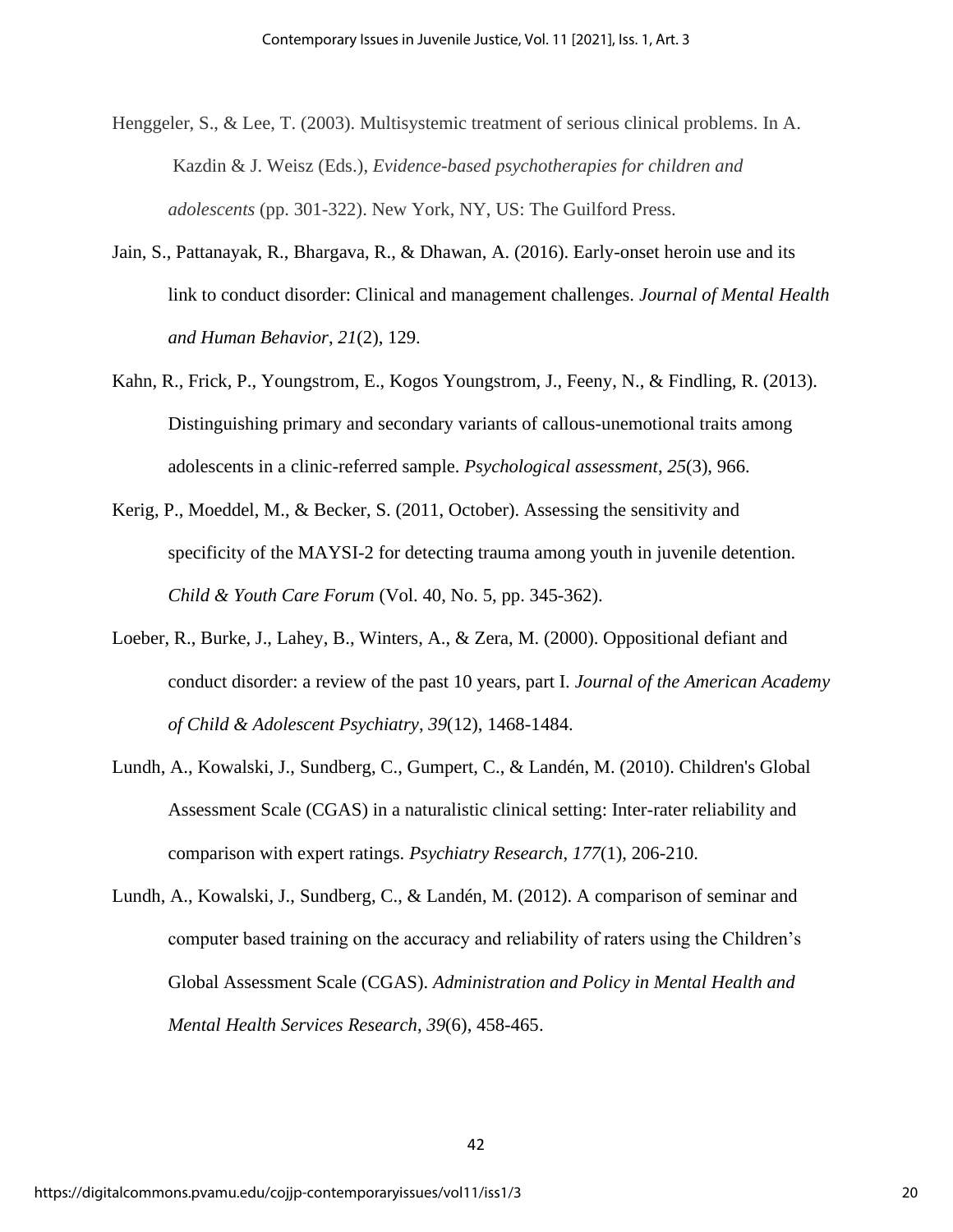- McCoy, H., Vaughn, M., Maynard, B., & Salas‐Wright, C. (2014). Caution or warning? A validity study of the MAYSI‐2 with juvenile offenders. *Behavioral Sciences & the Law*, *32*(4), 508-526.
- Meadows Mental Health Policy Institute for Texas. (2016). *Estimates of Prevalence of Mental Health Conditions among Children and Adolescents in Texas*. Dallas, Tx
- Mendel, R. A. (2011). No Place for Kids: The Case for Reducing Juvenile Incarceration. *Annie E. Casey Foundation*.
- Mordre, M., Groholt, B., Kjelsberg, E., Sandstad, B., & Myhre, A. (2011). The impact of ADHD and conduct disorder in childhood on adult delinquency: A 30 years follow-up study using official crime records. *BMC psychiatry*, *11*(1), 57.
- Nam, T. T., & Bahr, W. (2016). Moderators of the effectiveness of multisystemic therapy outcome for adolescents with severe conduct problems. *VNU Journal of Social Sciences and Humanities*, *2*(5), 519-536.
- Osho, G. S., Joseph, J., Scott, J., & Adams, M. (2016). An Investigation of Juvenile Gang Membership and Psychopathic Behavior: Evidence from Multilinear Analysis. *International Journal of Social Work*, *3*(2), 29.
- Pardini, D. A., & Fite, P. J. (2010). Symptoms of conduct disorder, oppositional defiant disorder, attention-deficit/hyperactivity disorder, and callous-unemotional traits as unique predictors of psychosocial maladjustment in boys: advancing an evidence base for DSM-V. *Journal of the American Academy of Child & Adolescent Psychiatry*, *49*(11), 1134- 1144.
- Pauli-Pott, U., Neidhard, J., Heinzel-Gutenbrunner, M., & Becker, K. (2014). On the link between attention deficit/hyperactivity disorder and obesity: do comorbid oppositional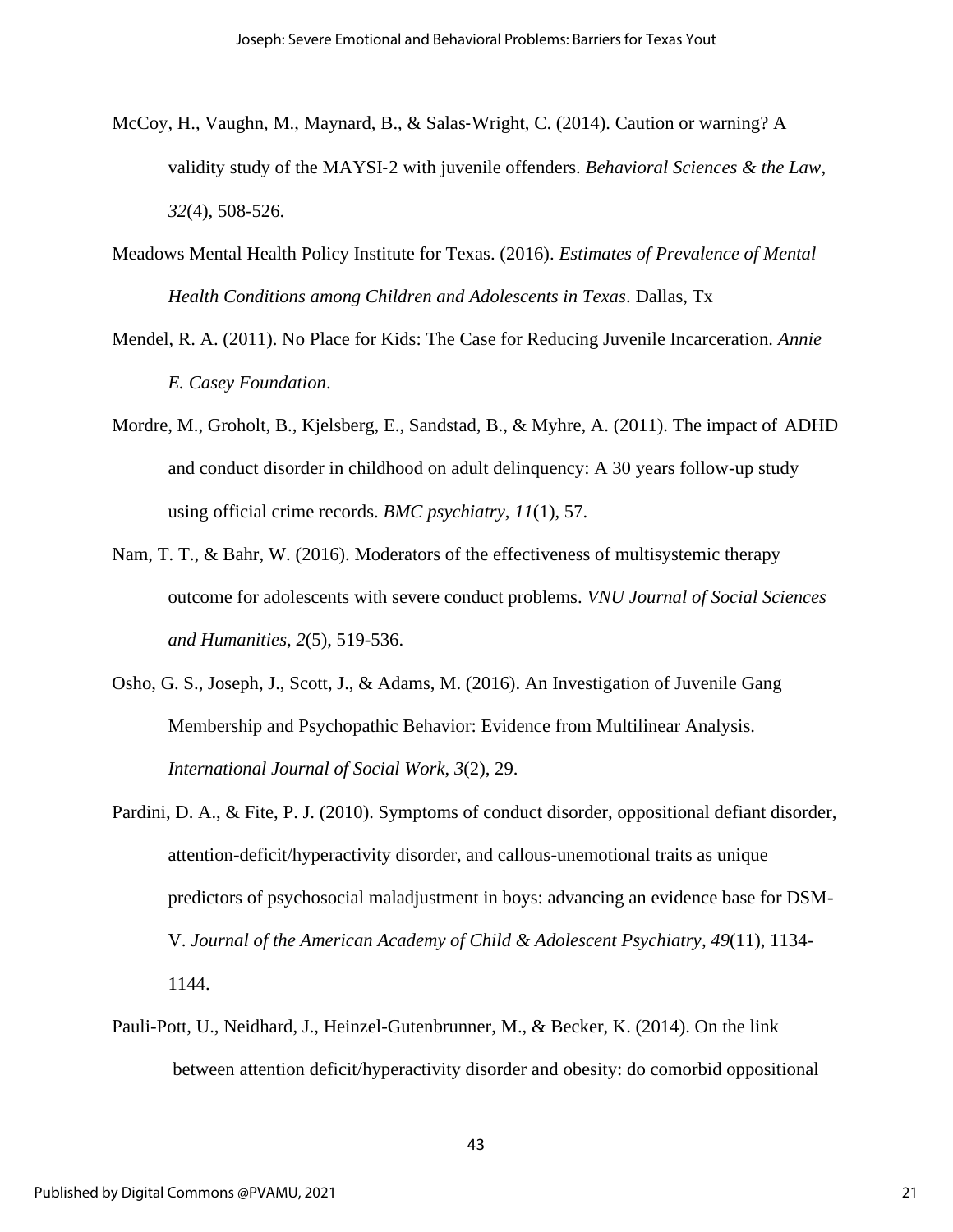defiant and conduct disorder matter? *European Child & Adolescent Psychiatry*, *23*(7), 531-537.

Raine, A. (2013). *The anatomy of violence: The biological roots of crime*. Vintage.

- Reebye, P., Moretti, M.M., & Lessard, J.C. (1995). Conduct disorder and substance use disorder: comorbidity in a clinical sample of preadolescents and adolescents. *Canadian Journal of Psychiatry*, *40*(6):313-9. doi: 10.1177/070674379504000606. PMID: 7585400.
- Reidy, D., Shelley-Tremblay, J., & Lilienfeld, S. (2011). Psychopathy, reactive aggression, and precarious proclamations: A review of behavioral, cognitive, and biological research. *Aggression and Violent Behavior*, *16*(6), 512-524.
- Riggs, P. D., Leon, S. L., Mikulich, S. K., & Pottle, L. C. (1998). An open trial of bupropion for ADHD in adolescents with substance use disorders and conduct disorder. *Journal of the American Academy of Child & Adolescent Psychiatry*, *37*(12), 1271-1278.
- Ronan, K. R., Davies, G., Wikman, R., Canoy, D., Jarrett, M., & Evans, C. (2016). Familycentered, feedback-informed therapy for conduct disorder: Findings from an empirical case study. *Couple and Family Psychology: Research and Practice, 5*(3), 137–156. <https://doi.org/10.1037/cfp0000059>
- Rosenfeld, R., Bray, T. M., & Egley, A. (1999). Facilitating violence: A comparison of gangmotivated, gang-affiliated, and nongang youth homicides. *Journal of Quantitative Criminology*, *15*(4), 495-516.
- Schorre, B. E. H., & Vandvik, I. H. (2004). Global assessment of psychosocial functioning in child and adolescent psychiatry. *European Child & Adolescent Psychiatry*, *13*(5), 273- 286.